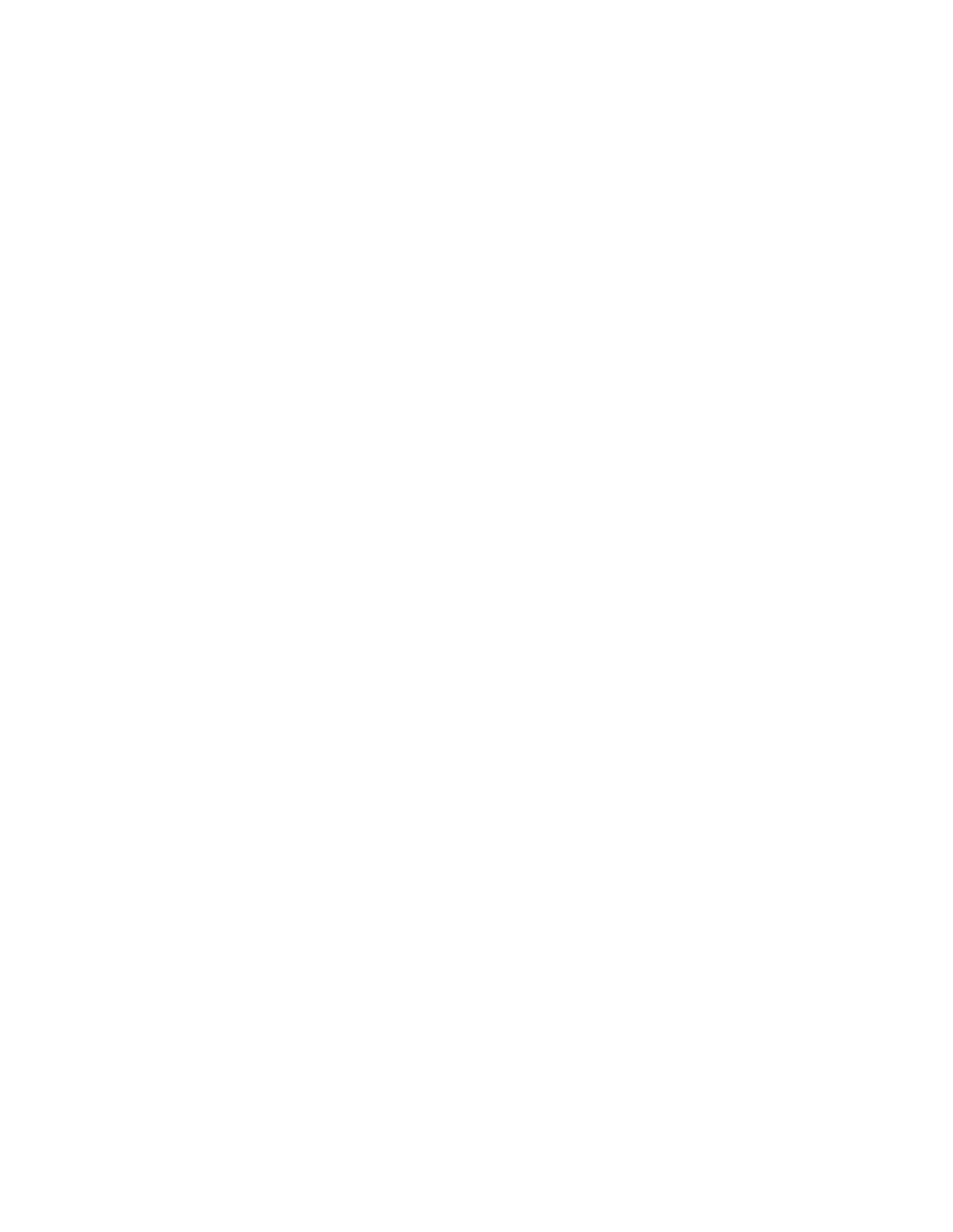# **TABLE OF CONTENTS**

## **A. ORGANIZATION**

## **B. RIGHTS AND DUTIES OF MEMBERS**

|   | 3. Notification of a Council member's absence from a Council session 9            |  |
|---|-----------------------------------------------------------------------------------|--|
|   |                                                                                   |  |
|   | 5. City Council Wireless Communication Devices and Public Records                 |  |
|   | Responsibilities                                                                  |  |
|   |                                                                                   |  |
|   |                                                                                   |  |
|   |                                                                                   |  |
| 9 |                                                                                   |  |
|   | 10. Adoption of specified provisions of the Yakima Administrative Code that shall |  |
|   |                                                                                   |  |

# **C. MEETINGS**

| 7. Use of electronic devices during Council meetings 15 |  |
|---------------------------------------------------------|--|
|                                                         |  |
|                                                         |  |
|                                                         |  |

# **D. PROCEDURE - ORDER AND DECORUM**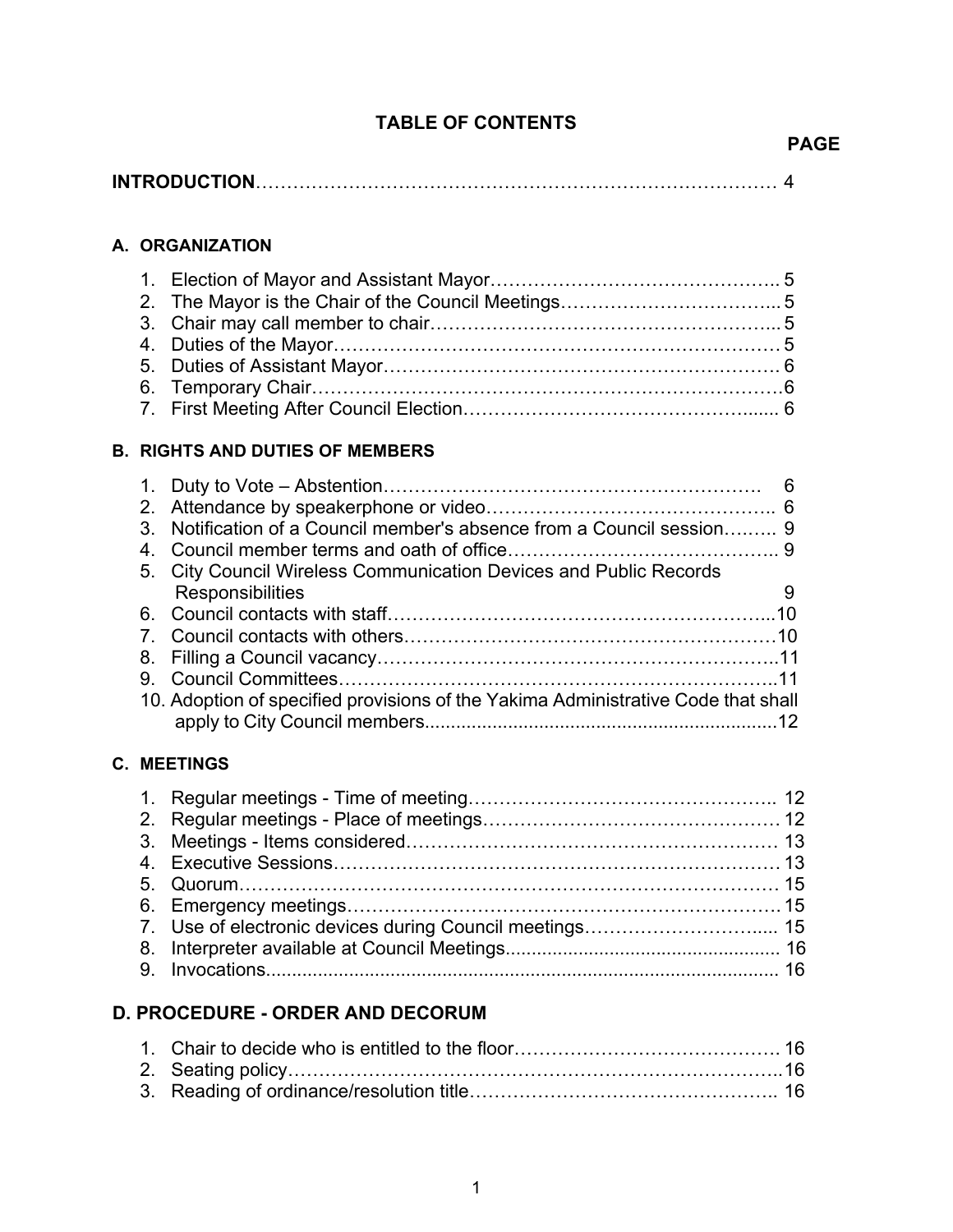# **E. PROCEDURE - MOTIONS**

|    |          | -17 |
|----|----------|-----|
|    |          |     |
| 6. |          |     |
|    |          |     |
|    |          |     |
|    |          |     |
|    |          |     |
|    |          |     |
|    |          |     |
|    |          |     |
|    | 14. Vote | -18 |
|    |          |     |

# **F. PROCEDURE - RECONSIDERATION**

# **G. PROCEDURE - DEBATE**

# **H. PROCEDURE - VOTING**

# **I. PROCEDURE - ORDER OF BUSINESS**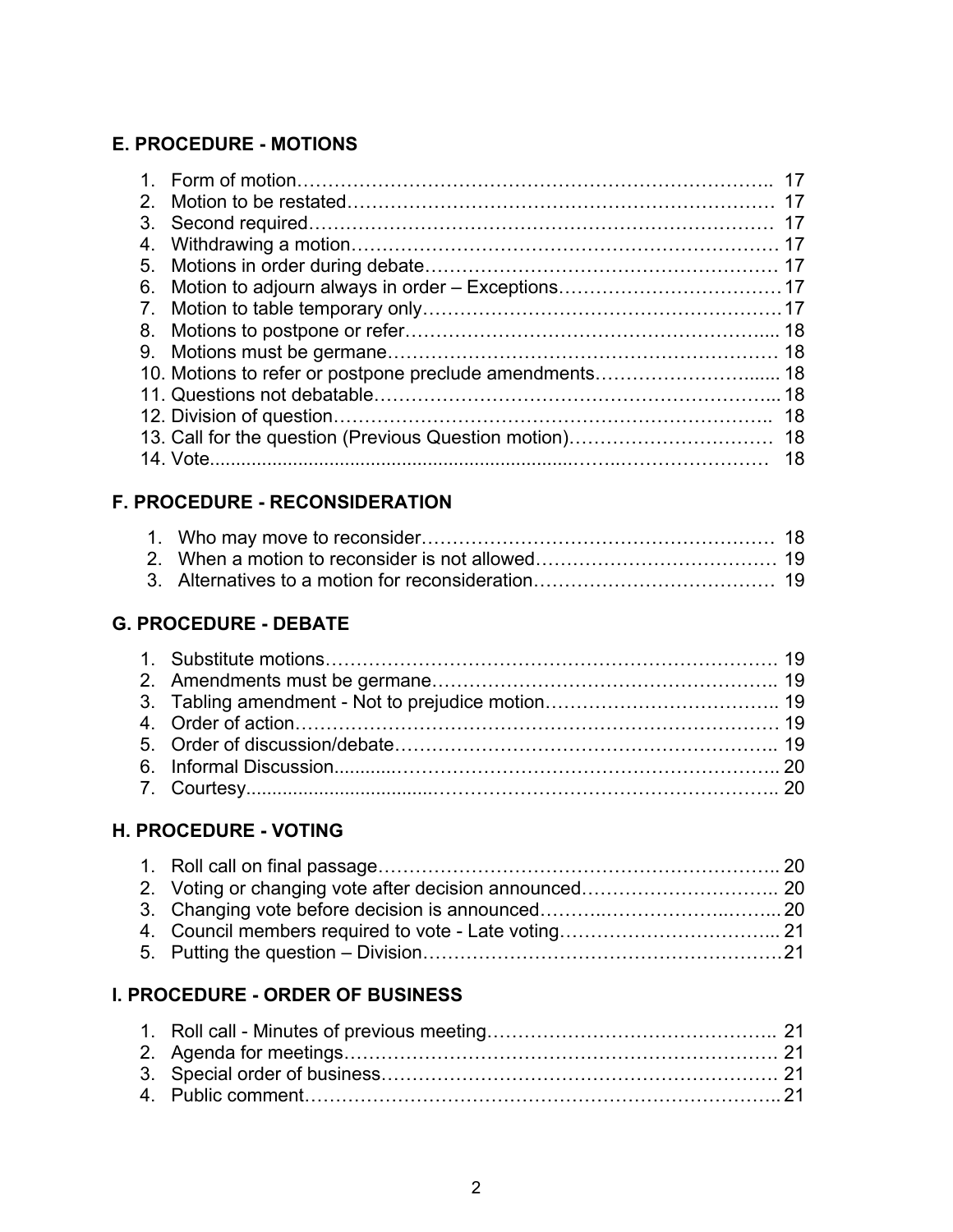# **J. PROCEDURE - ADOPTION OF ORDINANCES, RESOLUTIONS & MOTIONS**

| 4. Ordinances and resolutions adopted - Signing, deposit and publication 23 |  |
|-----------------------------------------------------------------------------|--|

# **K. REMEDIES FOR VIOLATIONS BY COUNCIL MEMBERS OF COUNCIL RULES OF PROCEDURE, COUNCIL CODE OF ETHICS, COUNCIL PRINCIPLES OF CONDUCT, ADOPTED ADMINISTRATIVE POLICIES OR OTHER APPLICABLE LAWS AND/OR REGULATIONS**

|                                                                  |  |                                                                                                                   | 26 |
|------------------------------------------------------------------|--|-------------------------------------------------------------------------------------------------------------------|----|
|                                                                  |  |                                                                                                                   |    |
|                                                                  |  |                                                                                                                   |    |
|                                                                  |  |                                                                                                                   |    |
|                                                                  |  | Q. EXTERNAL ACTIONS OF THE COUNCIL AND REPRESENTATION ON<br><b>EXTERNAL BOARDS, COMMITTEES AND COMMISSIONS 26</b> |    |
|                                                                  |  | 3. Council member participation on external boards, committees or                                                 |    |
|                                                                  |  |                                                                                                                   |    |
| R. POLICY FOR APPOINTMENTS OF RESIDENTS TO CITY BOARD, COMMITTEE |  |                                                                                                                   |    |
|                                                                  |  |                                                                                                                   |    |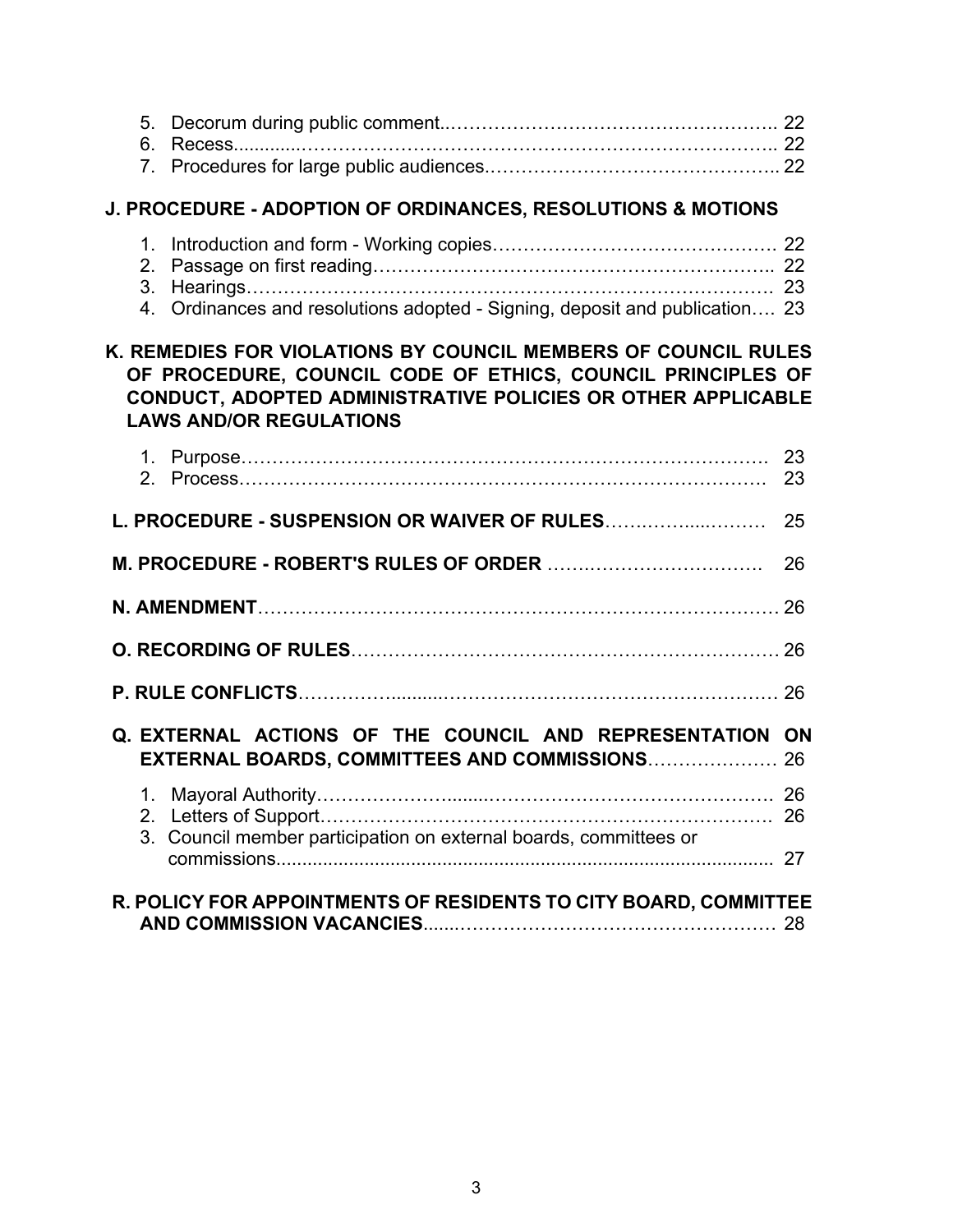# **Introduction**

The Yakima City Charter gives the City Council the authority to "…adopt rules of order and regulations for the conduct of its business." The Council has adopted these Rules of Procedure to clarify the duties and responsibilities of Council members, how meetings of the Council will be conducted and how Council members may participate in meetings, types of meetings the Council may conduct, and other formalities regarding the efficient and effective conduct of the Council's business.

These Rules of Procedure are intended to serve as a summary guide to the conduct of Council business and Council representation on external boards, committees, and commissions. Many of the provisions within these Rules of Procedure reference the Yakima City Charter, state statute, or other applicable law related to the conduct of Council business. Some of the provisions within these Rules of Procedure are based on elements of Roberts Rules of Order Newly Revised, and some provisions reflect the preference of the Council concerning how its business is conducted.

In accordance with the Yakima City Charter and state statute, the Council serves as the legislative branch of the City of Yakima. The City Council consists of seven elected officials, each elected to four-year terms. Individual Council members do not have governing power as individuals, but only when meeting as a Council when a quorum (four or more) are present. The Council is the law-making, policy-making, and budget and spending approval authority of the City government. The Council hires, directs, guides and evaluates the performance of the City Manager. As provided for in the Yakima City Charter, the City Manager shall be appointed for an indefinite term and may be removed by a majority vote of the Council.

In accordance with the Yakima City Charter and state statute, the City Manager is the chief executive officer of the City and the head of the executive branch of the City government. The duties and responsibilities of the City Manager are defined in the Yakima City Charter. The City Manager is directly accountable to the City Council for the execution of the City Council's policy directives and for the administration and management of all City departments. Balanced with the City Manager's accountability to the City Council for policy implementation is the legal requirement under the City Charter and state statute for the Council to allow the City Manager to perform her/his legally-defined duties and responsibilities without interference by the City Council in the day-to-day management decisions of the City Manager. All City staff work under the direction of the City Manager, who is directed by the City Council. The Council and its members deal with City staff through the City Manager.

These Rules of Procedure will evolve as conditions dictate. They are intended to be flexible and adaptable to specific circumstances. In accordance with best practices, these Rules of Procedure should be reviewed and evaluated on a regular basis and amended as necessary.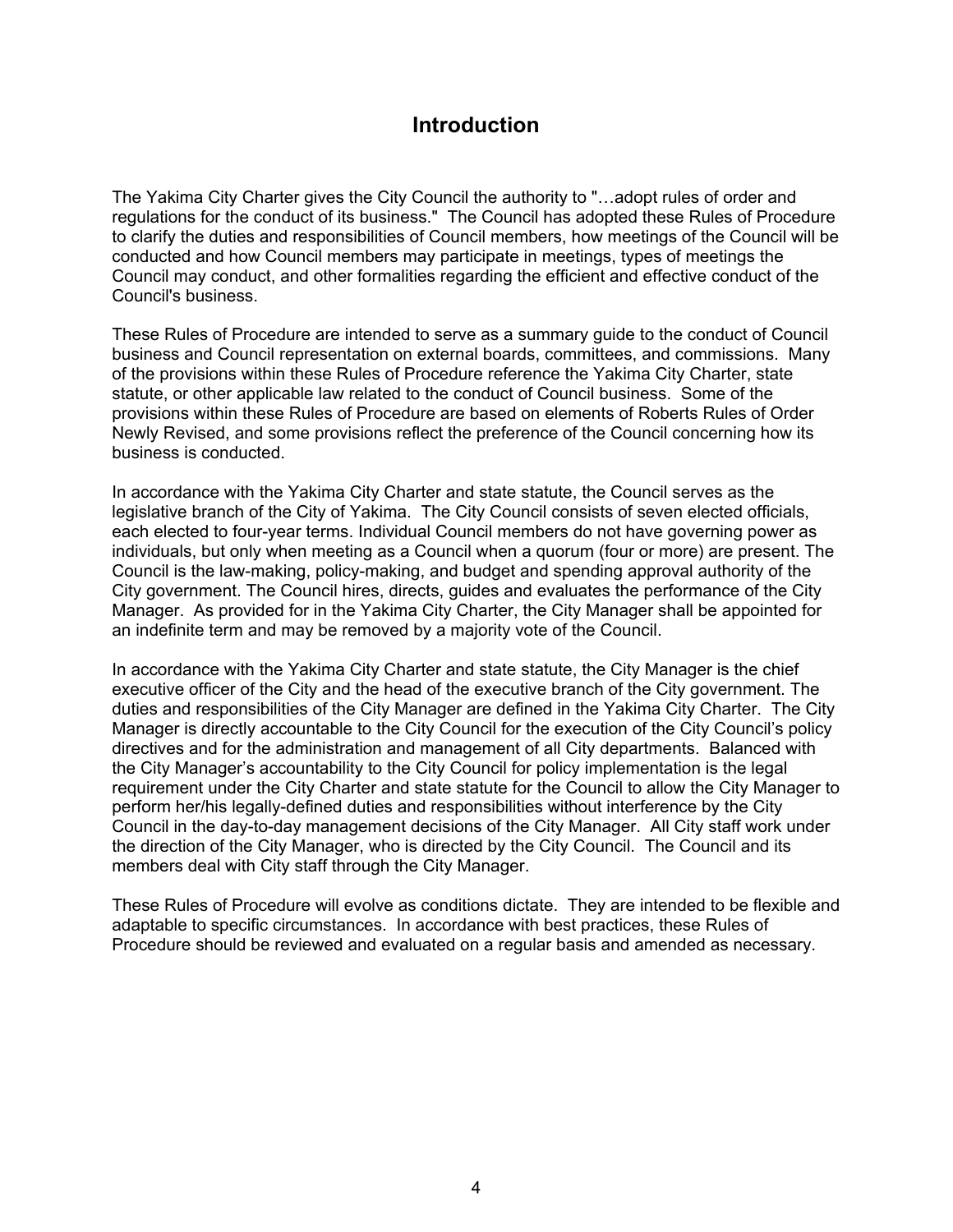## **RULES OF PROCEDURE**

## **OF**

## **THE YAKIMA CITY COUNCIL**

## **A. ORGANIZATION**

#### 1. Election of Mayor and Assistant Mayor

The Council of the City of Yakima, immediately after its election and qualification, shall elect from among the members a Mayor and Assistant Mayor.

#### 2. The Mayor is the Chair of Council Meetings

 The Mayor shall preside as the Chair of all meetings of the Council and shall have the general direction of the meetings.

#### 3. Chair may call member to chair

 The Mayor or any other member of the Council who may be acting as Chair at a meeting of the Council may call any member of the Council to the Chair to occupy same temporarily and such member shall be vested with all the powers of the Chair while so presiding. Such a substitution shall not extend beyond an adjournment.

#### 4. Duties of the Mayor

It shall be the general duty of the Mayor as Chair of the Council:

- (a) To take the chair every day precisely at the hour for which the meeting of the Council has been called or to which the Council may have adjourned and immediately to call the Council to order and proceed with the daily order of business.
- (b) To announce the business before the Council in the order in which it is to be acted upon.
- (c) To receive and submit in the proper manner all motions and propositions presented by the members of the Council.
- (d) To put to vote all questions which are properly moved, or which necessarily arise in the course of proceedings, and to announce the result thereof.
- (e) To inform the Council when necessary, or when referred to for that purpose, on any point of order or practice. In the course of the discharge of this duty she/he shall have the right to call upon the City Attorney or any member of the Legal Department for advice.
- (f) To authenticate by his/her signature when necessary, or when directed by the Council, all the ordinances and resolutions, and all the acts, orders and proceedings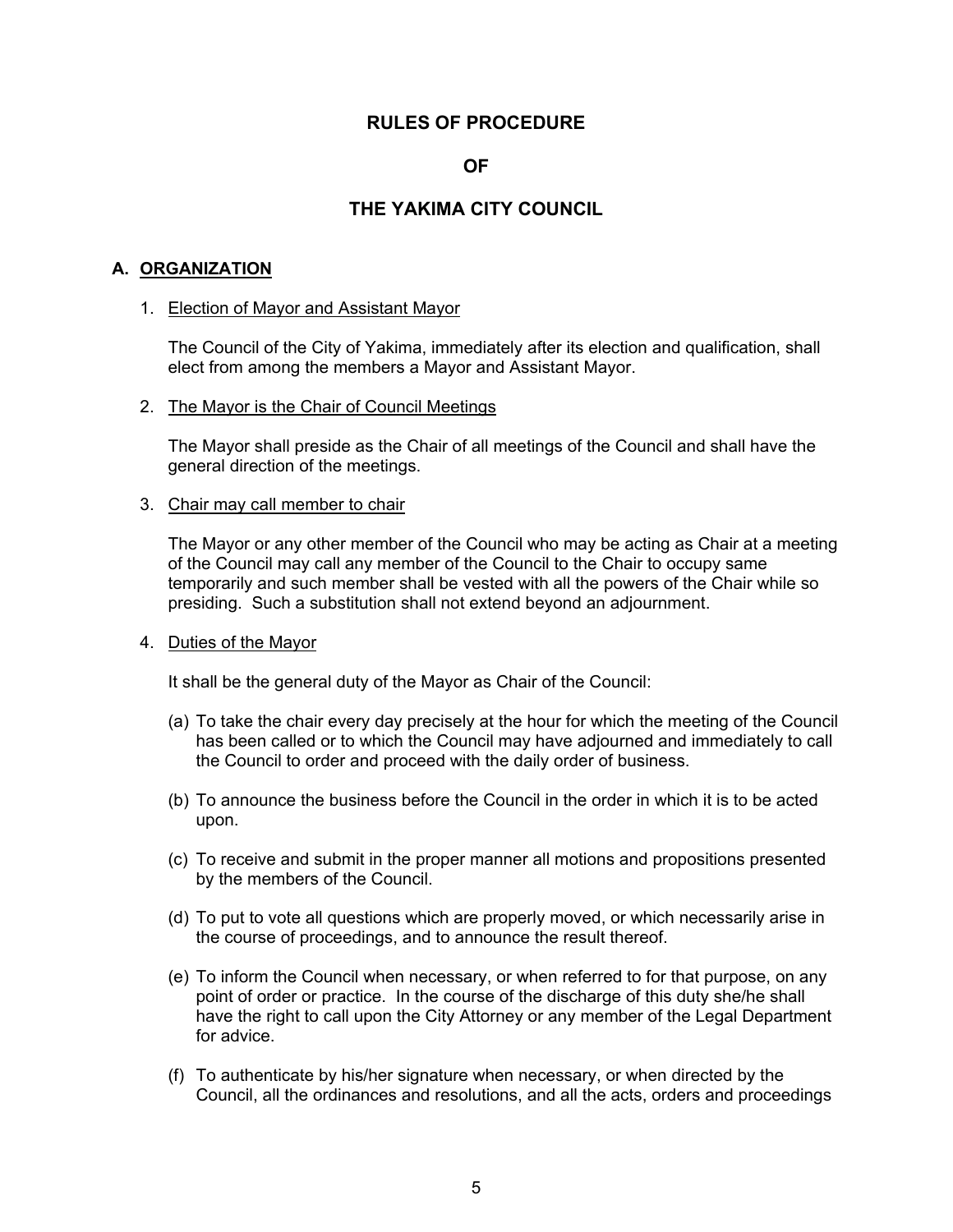of the Council, and entries in the official record of the Council when the same have been approved by it.

(g) To maintain order at the meetings of the Council, for which purpose she/he shall have the right to call upon the Chief of Police and any and all other officers of the Police Department for assistance.

## 5. Duties of Assistant Mayor

 The Assistant Mayor, during the absence of the Mayor, shall have and perform all the duties and functions of the Mayor. The Assistant Mayor may also provide support with parliamentary procedure and timekeeping as requested by the Mayor.

## 6. Temporary Chair

 In the event of the absence of or disability of both the Mayor and the Assistant Mayor, the Council shall elect a temporary Chair to serve until the Mayor or Assistant Mayor so absent or disabled shall return or the disability shall be removed, as the case may be. In such event, the temporary Chair shall have all the powers and perform the functions and duties herein assigned to the Mayor and Chair of the Council.

## 7. First Meeting After Council Election

 At the first meeting after the election of Council members, generally the first Tuesday of January in even numbered years, the City Clerk shall call the meeting to order. The Clerk will take roll call and then solicit nominations for the role of Mayor. Upon determination of Mayor, the City Clerk is relieved of their duty to facilitate the meeting and the meeting will be turned over to the newly-appointed Mayor.

## **B. RIGHTS AND DUTIES OF MEMBERS**

## 1. Duty to Vote – Abstention

Every member of the Council present at a meeting where a vote is taken on any proposal shall vote thereon unless excused. A member desiring to be excused from voting may, when his/her name is called, make a brief statement giving the reasons for making such a request, and the question of excusing her/him shall then be decided by vote of the other members of the Council.

## 2. Attendance by speakerphone or video

 From time to time, a Council member may not be able to be physically present at a Council meeting or a Council committee meeting, but will want to be involved in the discussion for the entire agenda, and/or a decision for a particular agenda item or items. The procedure and guidelines for permitting a Council member to attend a Council meeting or Council committee meeting by speakerphone or video conferencing is in this section.

#### (a) Limitations on attendance by speakerphone or video

Attendance via speakerphone or video should be the rare exception, not the rule.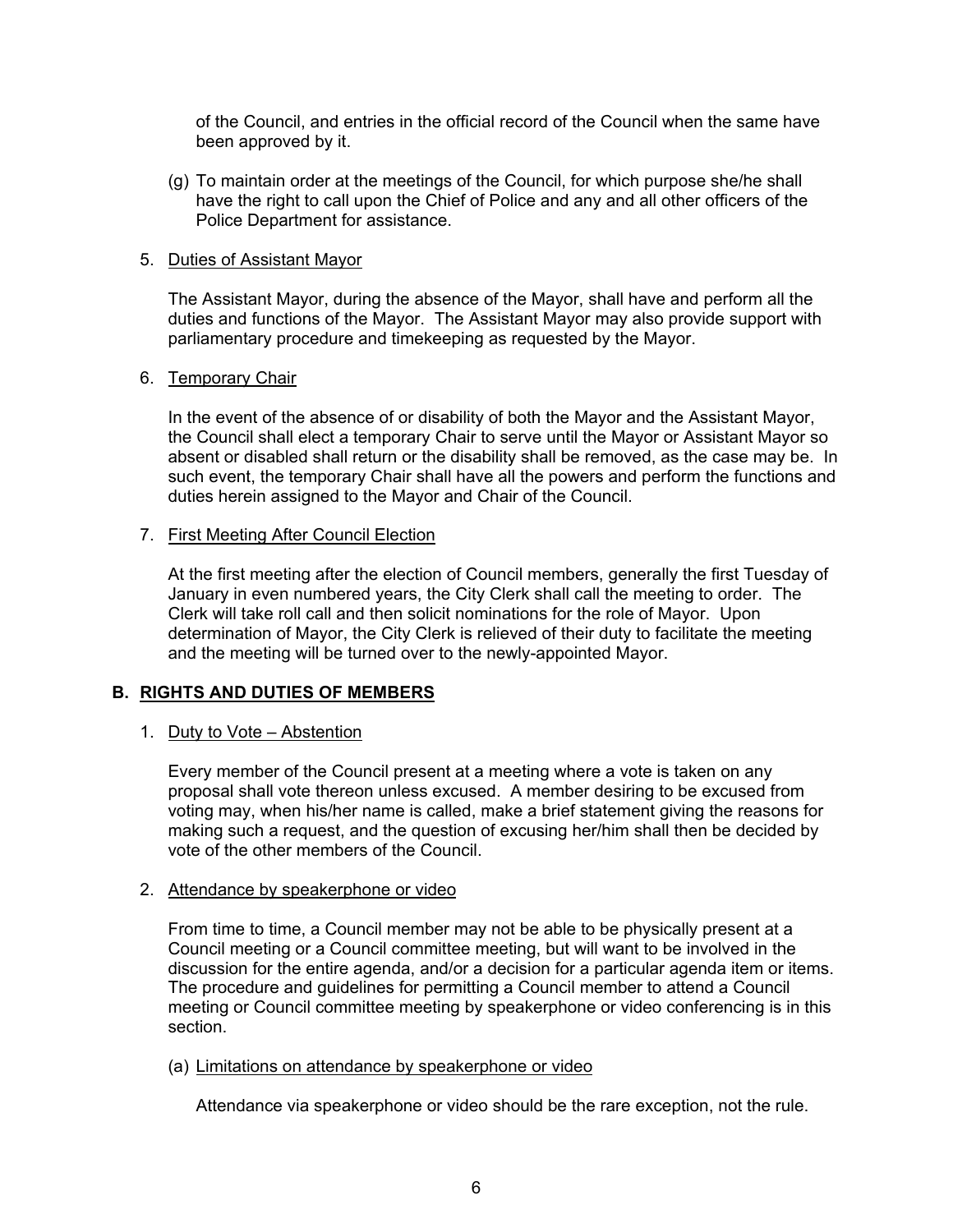Council members may attend regular meetings, special meetings, study sessions, or executive sessions by speakerphone or video. Attendance by speakerphone or video at those types of Council meetings is limited to two times per year total per Council member. No more than two Council members at one time may attend any of those meetings telephonically or by video, unless the meeting will be entirely done remotely, in which case all Council members may appear telephonically or by video. Attendance by speakerphone or video by a Council member at both a business meeting and an executive session, if any, at the same Council meeting is counted as one participation by attendance by speakerphone or video. In the event a meeting is entirely remote, appearance by telephone or video does not count towards a Council member's limit of two such appearances.

In addition to the above limits, a Council member also may attend Council committee meetings by speakerphone or video. Attendance at committee meetings by speakerphone or video is limited to two times per year per Council member. Only one Council member may attend a committee meeting by speakerphone or video at one time.

The following rules on attendance by speakerphone or video apply to quasi-judicial hearings and public hearings:

- i. Speakerphone or video attendance of a Council member on a quasi-judicial matter at a Council meeting is not allowed.
- ii. Attendance by speakerphone or video is only allowed for other public hearings where maps, display boards, PowerPoint presentations, or similar graphic presentations are being utilized if the Council member participating by speakerphone or video clearly can see the documents through full visual capability.
- (b) Quorum

A Council member who is connected remotely to the telephone line in the meeting place or by video shall be considered to be actually present at that meeting for the period of time he or she is so connected, and that presence shall count toward a quorum of the Council or committee for all purposes, including voting.

#### (c) Attendance – Procedure

- i. The Council member attending via speakerphone or video:
	- A. Must be able to hear the discussion on the agenda item taking place in the Council Chambers, and
	- B. Must be able to be heard by all present in Council Chambers.
- ii. When the Council meeting begins or when the particular agenda item is ready to be discussed, the Mayor (or presiding officer, if the Mayor is not physically present) should state for the record: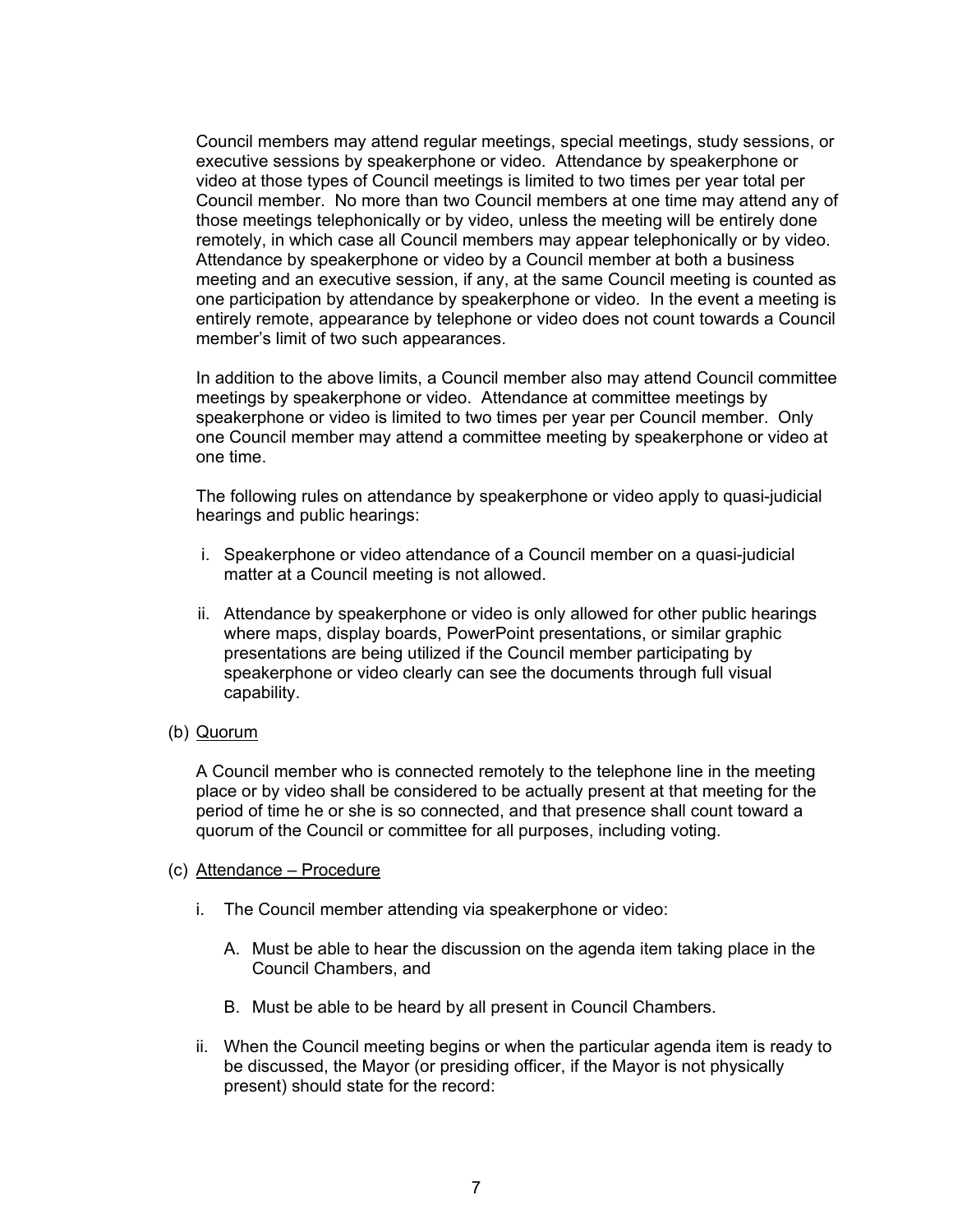- A. Let the record reflect that Council Member **inter the contract of the set of the contract** is attending by speakerphone [or video] for [the entire meeting] or [Agenda Item No.  $\qquad \qquad$ , relating to  $\qquad \qquad$
- B. Council Member \_\_\_\_\_\_\_\_\_\_\_\_, can you hear me? [There must then be a clearly audible response in the affirmative.]
- C. Let the record reflect that Council Member , who is attending by speakerphone [or video], can be heard by all present in Council chambers.
- iii. Upon conclusion of the meeting or the particular agenda item, the Mayor (or presiding officer, if the Mayor is not physically present) should state:
	- A. Council Member **contain the meeting is adjourned** or [discussion on Agenda Item No. \_\_\_\_\_ has concluded]. Thank for your attendance via speakerphone [or video]. The telephone connection will now be terminated. [Connection should be terminated at this time.]
	- B. [If the Council member ends his or her participation before the conclusion of the Council meeting] Let the record reflect Council Member \_\_\_\_\_\_'s attendance via speakerphone [or video] has been terminated. [Next on the agenda is…]

## (d) Requirements of the system(s)

Any communications system utilized shall reliably permit all persons attending – whether they are physically in the Council Chamber or in remote location(s) – to be clearly heard by all others and to clearly hear all audio content of the meeting. If the Council member who is not physically present is communicating by video, such communications system shall reliably permit all attendees, whether in the chamber or in a remote location, to be clearly seen by all others and to clearly see all visual content, if applicable, that is determined by the Council to be crucial to the understanding of matters discussed. The communication system(s) used in the course of Executive Sessions shall be reasonably secure from unauthorized access.

(e) Notification

If a Council member wishes to attend a Council meeting or Council committee meeting by speakerphone or video for the entire agenda or for an agenda item(s), the Council member should notify the City Clerk or designee of his or her intent no later than two working days prior to the meeting for which he or she wishes to attend via speakerphone. The City Clerk or designee shall immediately advise the presiding officer and the City Manager of the proposed telephonic participation. To attend a Council meeting or committee meeting by telephone, a Council member shall have received in advance all materials for the meeting.

 No member shall give his/her proxy to any person whomsoever and no pairing of the vote of an absent member against the vote of a present member shall be permitted.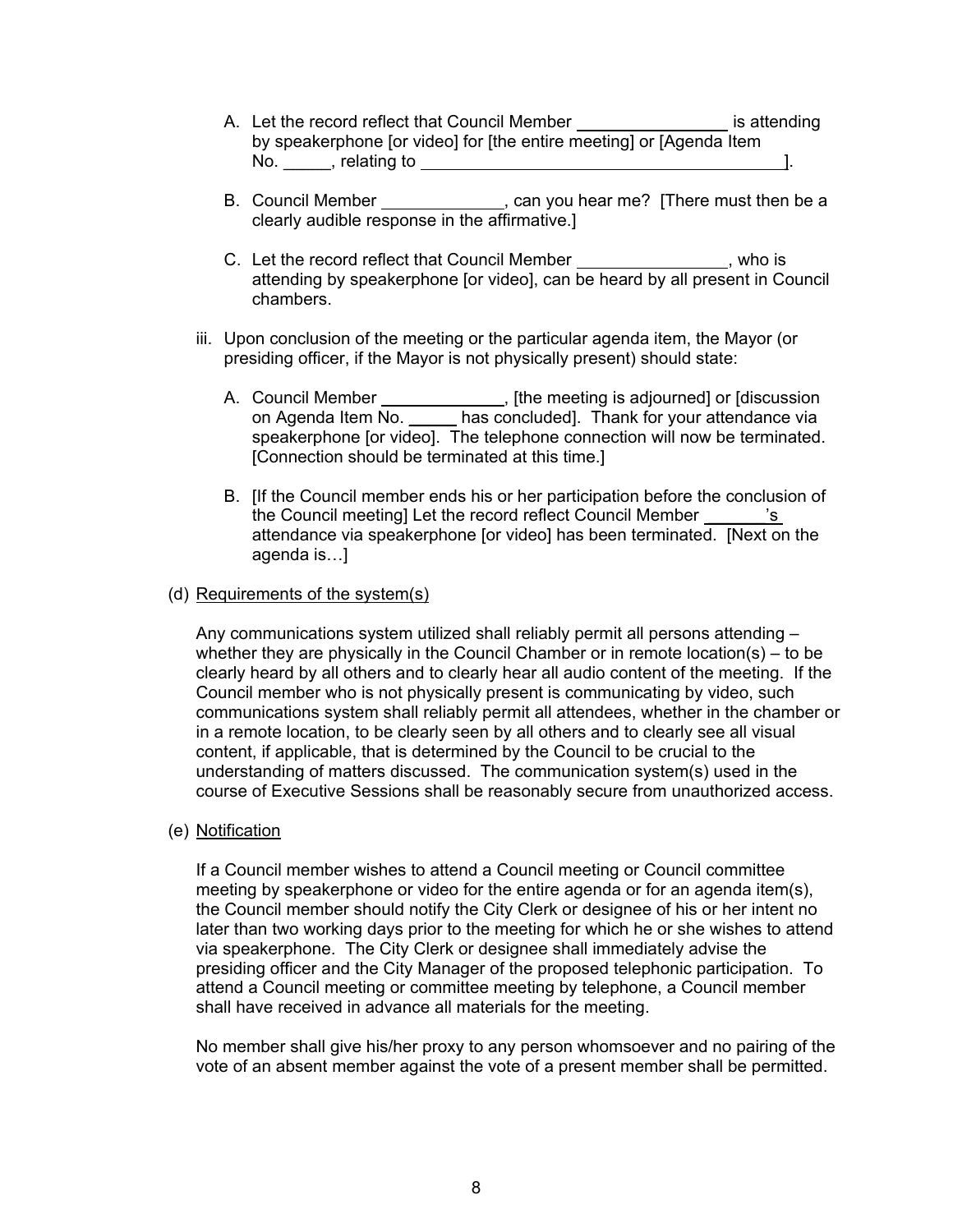#### 3. Notification of a Council member's absence from a Council session

- (a) Council members shall relay any scheduled travel or periods of absence to the Mayor and the City Clerk by email well in advance—at a minimum five days—of known attendance conflicts. An exception to the advance notification will be made for emergency situations or unexpected situations that prevent attendance. When this notification is provided, the Council member shall be granted an excused absence from any meetings that occur during that timeframe. Council members shall also notify the Mayor and City Clerk if they will knowingly be late to any meetings.
- (b) Any excused absences shall be announced by the presiding officer at the beginning of the meeting and noted in the minutes. Any absences that are not excused in advance will be noted as unexcused in the minutes.
- (c) Per the Yakima City Charter, if a Council member fails to attend three consecutive regular meetings of the City Council or six or more regular City Council meetings during any calendar year without being excused by the Council in accordance with the provisions set forth in the Rules of Procedure of the Yakima City Council, their seat shall become vacant. In addition, excessive, continued or prolonged excused absences or tardiness may be addressed by the City Council on a case-by-case basis.

## 4. Council member terms and oath of office

 In accordance with RCW 29A.60.280, the term of incumbent Council members ends and the term of the successor begins after the successor is elected and qualified and the term commences immediately after December 31<sup>st</sup> following the election except: 1) Where the term of office varies from the standard according to RCW 29A.60.280; and, 2) If the election results have not been certified prior to January 1<sup>st</sup> after the election, in which event the time of commencement of the new term occurs when the successor becomes "qualified" (see definition below) in accordance with RCW 29A.04.133.

 Under RCW 29A.04.133, "qualified", as it pertains to a winner of an election, means that for such election: 1) The results have been certified; 2) Any required bond has been posted; and, 3) The winner has taken and subscribed an oath in compliance with the appropriate statute, or if none is specified, that he/she will faithfully and impartially discharge the duties of the office to the best of her/his ability. This oath or affirmation shall be administered and certified by any officer or notary public authorized to administer oaths, without charge therefor.

 In accordance with RCW 29A.60.280, the oath of office must be taken as the last step of qualification as defined in RCW 29A.04.133 but may be taken either: 1) Up to ten days prior to the scheduled date of assuming office; or, 2) At the last regular meeting of the Council held before the winner is to assume office.

#### 5. City Council Wireless Communication Devices and Public Records Responsibilities

(a) Each City Council member will have the opportunity to utilize a City-owned cellular telephone and a separate device for online access. At the time these devices are received from the Information Technology Services Division (ITS), each Council member receiving such devices shall complete a basic form ITS will provide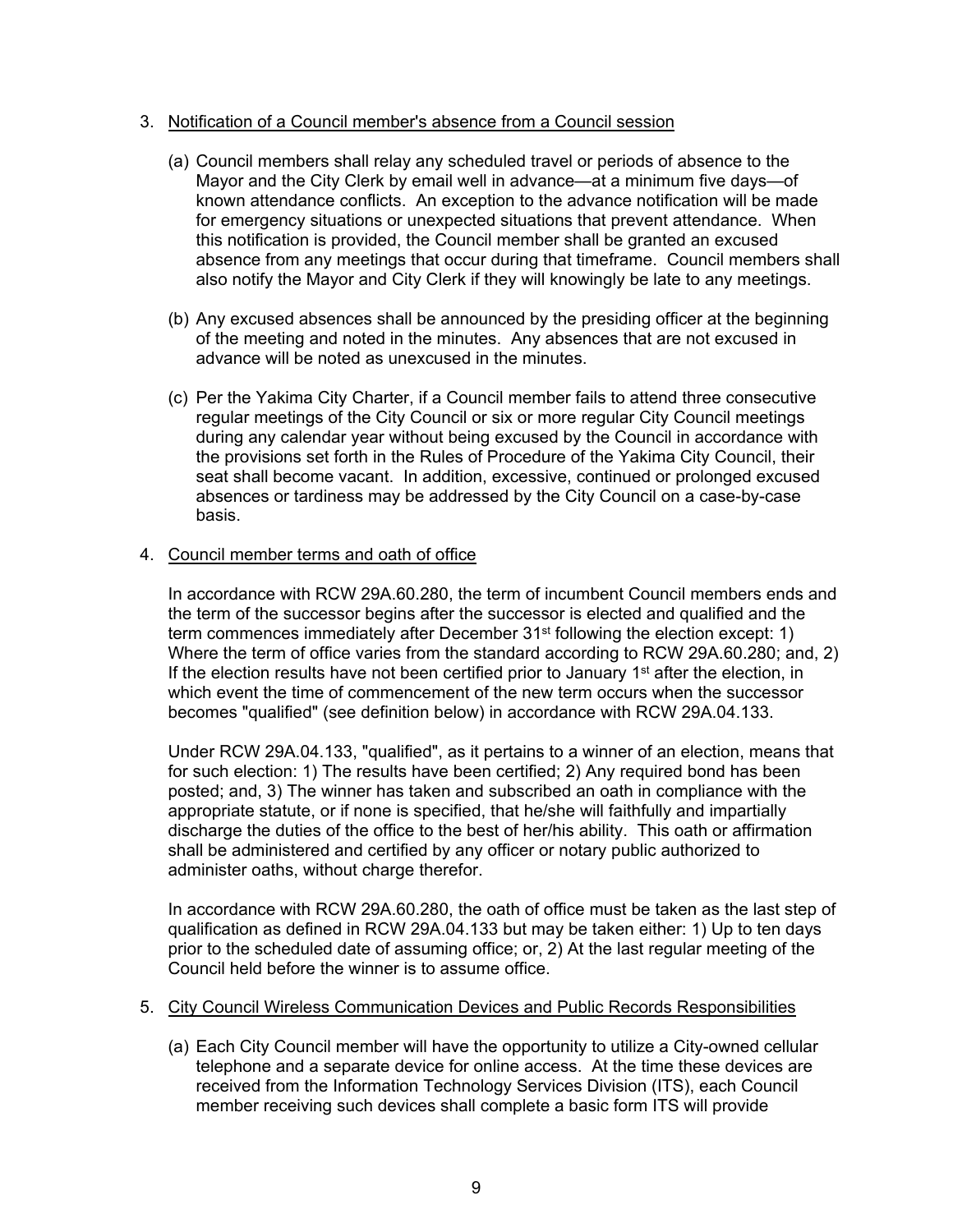acknowledging the receipt of the devices as well as the responsibility to return the devices in good order no later than the day before the Council member's term ends.

(b) At the conclusion of a Council member's service with the City, he/she shall verify that she/he has returned all City-owned devices to the City and shall attest by written affidavit that they have transferred all public records in his/her possession to the City.

#### 6. Council contacts with staff

- (a) The Council, Council members, Council committees, and Council committee members shall not give any directives, assign any tasks, nor give any orders to City staff either publicly or privately.
- (b) Neither the Council nor its members shall direct or request the appointment to nor the removal from office of any of the City Manager's subordinates. Nothing in the Yakima City Charter nor state law shall be construed to prohibit the Council, while in open public session, from fully and freely discussing with the City Manager anything pertaining to the appointments and removal of City officers and employees and City affairs.
- (c) The requirements herein should not be misconstrued as to prevent informal interaction between the Council and its members with City staff that do not involve giving directives, assigning tasks, or giving orders. The Council and its members are encouraged to interact informally with City staff for the purposes of gathering basic information, obtaining explanations of policies and programs, or providing incidental information to City staff relevant to a given staff assignment. Such informal communication between the Council and its members can help promote better understanding of City policy, City functions, and City issues.

However, during such informal interaction between Council members and City staff, Council members need to be careful to avoid giving directives, assigning tasks, or giving orders to City staff. City staff members shall inform the appropriate supervisor of all such interaction and provide the appropriate supervisor with any and all information provided to a Council member(s) during such interaction.

- 7. Council contacts with others
	- (a) Council members who meet with, speak to, or otherwise appear before a community group or another governmental agency or representative must clearly state if his/her statement reflects her/his personal opinion as an individual Council member or if it is the official stance of the Council.
	- (b) When Council members represent the City or attend meetings in an official capacity as Council member, they must support and advocate the official City position on an issue, not a personal viewpoint.
	- (c) Once the City Council has taken a position on an issue, all official City correspondence regarding the issue will reflect the Council's adopted position.
	- (d) City letterhead shall not be used for correspondence of Council members representing a dissenting point of view from an official Council position.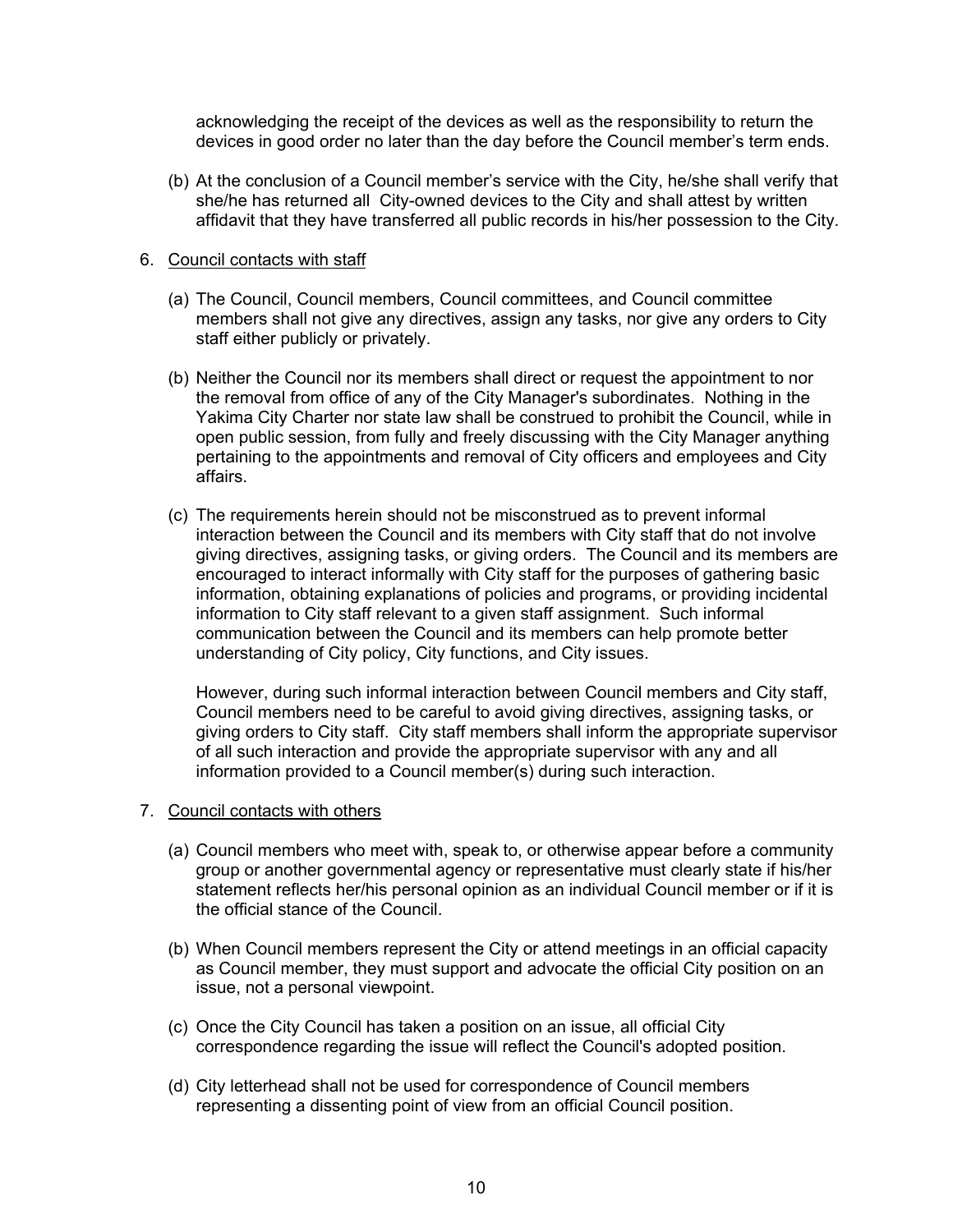- (e) As a matter of prudence, any communication by an individual Council member that does not express an official and established Council position may be shared with the full Council.
- (f) In accordance with a policy adopted by the City Council, the Council may consider external requests to support or oppose ballot measures utilizing the procedure outlined in the policy, which includes initial review and recommendation by the Council Partnerships Committee regarding whether the Council should conduct or not conduct a public hearing on the ballot measure at issue and eventual consideration and action by the full Council. Should the Council vote to conduct a public hearing on the request to support or oppose a ballot measure, following such hearing the Council may vote to support the ballot measure, vote to oppose the ballot measure, or take no further action.
- (g) Generally Council members have the same freedoms of association as any other citizen. Council members must take great care when present at the same social, unofficial functions, or in any public setting to refrain from engaging in any activity which could be interpreted as de facto deliberation or action on a matter of city business.

#### 8. Filling a Council vacancy

 If a vacancy occurs in the office of Council member, the Council will follow the procedures outlined in RCW 42.12.070 and the City Charter. In order to fill the vacancy with the most qualified person available until an election is held, the Council will widely distribute and publish notice of the vacancy, the procedure by which the vacancy will be filled, and how to obtain an application form.

#### 9. Council Committees

The Council may, by majority vote, establish committees consisting of Council members to assist the Council in examining policies, proposals, and issues that may come before it in greater depth and detail. Each established Council committee shall consist of three (3) Council members and an alternate. Each committee shall choose its own chair.

The work of Council committees is a legislative function of the Council and is directed, in part, by the adopted Council Strategic Plan.

Council committees shall examine policies, proposals, and issues assigned to them by a majority vote of the Council. Issues, proposals, and items generated independently by Council committees or individual Council members will not be examined, reviewed, or pursued by City staff without direction having been given to the City Manager to do so by a majority vote of the Council.

Council committees shall report on their activities and make recommendations for action to the full Council during Council meetings. Any action regarding Council committee recommendations shall be determined by a majority vote of the Council. No activity of a Council committee shall serve to limit information about policies, proposals, and issues assigned to it by a majority of the Council from reaching the full Council in a timely way. No Council committee shall substitute its judgement for the judgement of the full Council.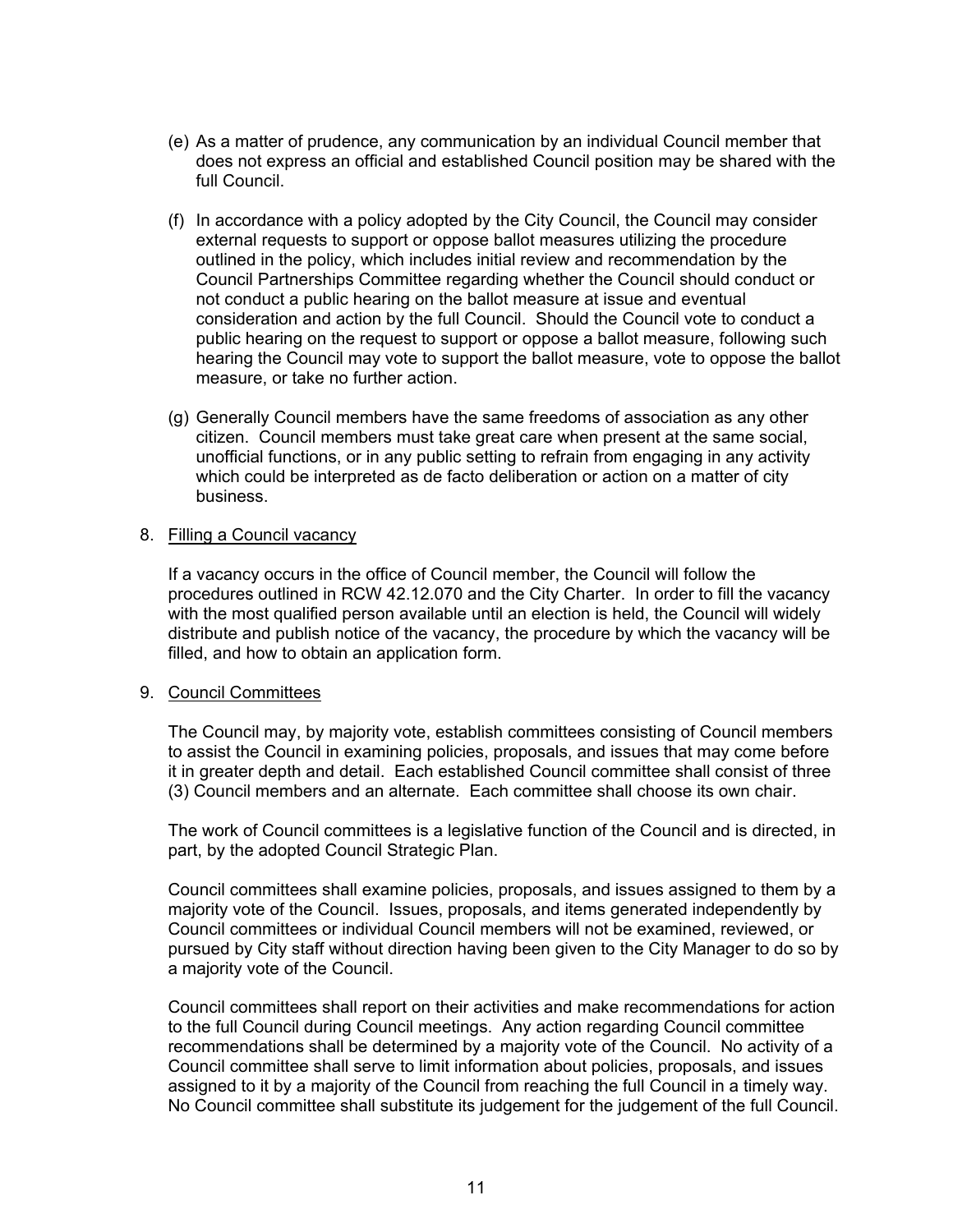Council committees do not have the power or authority to commit the City nor to take any binding action on behalf of the full Council.

10. Adoption of specified provisions of the Yakima Administrative Code that shall apply to City Council members<sup>1</sup>

 The following City Administrative Polices are incorporated in the City Council Rules of Procedure and applicable to and observed by the City Council members. Administrative Policy references to "employee(s)" shall include City Council members with respect to the following Policies:

*Policy Number* 

- 1-550 Electronic Communications Process at Employee Departure
- 1-1400 Public Records Disclosure
- 1-1500 Receiving Gifts and Discounts
- 1-1550 City Owned Devices and Records Management Policy
- 3-400 Procurement Cards

## **C. MEETINGS**

#### 1. Regular meetings - Time of meeting

 Regular meetings of the Council shall be held on the first and third Tuesdays of each month, unless otherwise changed. Regular meetings will generally convene at 5:30 p.m.

- 2. Regular meetings Place of meetings
	- (a) City Hall

Unless notice is given pursuant to Rule C.2.b. of these Rules, all regular meetings of the Council shall be held in the City Council Chambers on the first floor of City Hall and all study session meetings shall be held either in the City Council Chambers or another properly noticed location.

(b) Changed meeting place

 Any meeting of the Council may be held at a place other than that required by Rule C.2.a. hereof on proper notice of a changed meeting place.

(c) Special meetings

 Special meetings may be called by the presiding officer or by a majority of the members of the Council pursuant to RCW 42.30.080. Types of special meetings that may be called include study sessions, Council briefings, retreats of the Council, joint meeting with another elected body, and emergency meetings (see C 6 below).

3. Meetings - Items considered

 $\overline{a}$ 

<sup>&</sup>lt;sup>1</sup> Approved by Council April 7, 2020.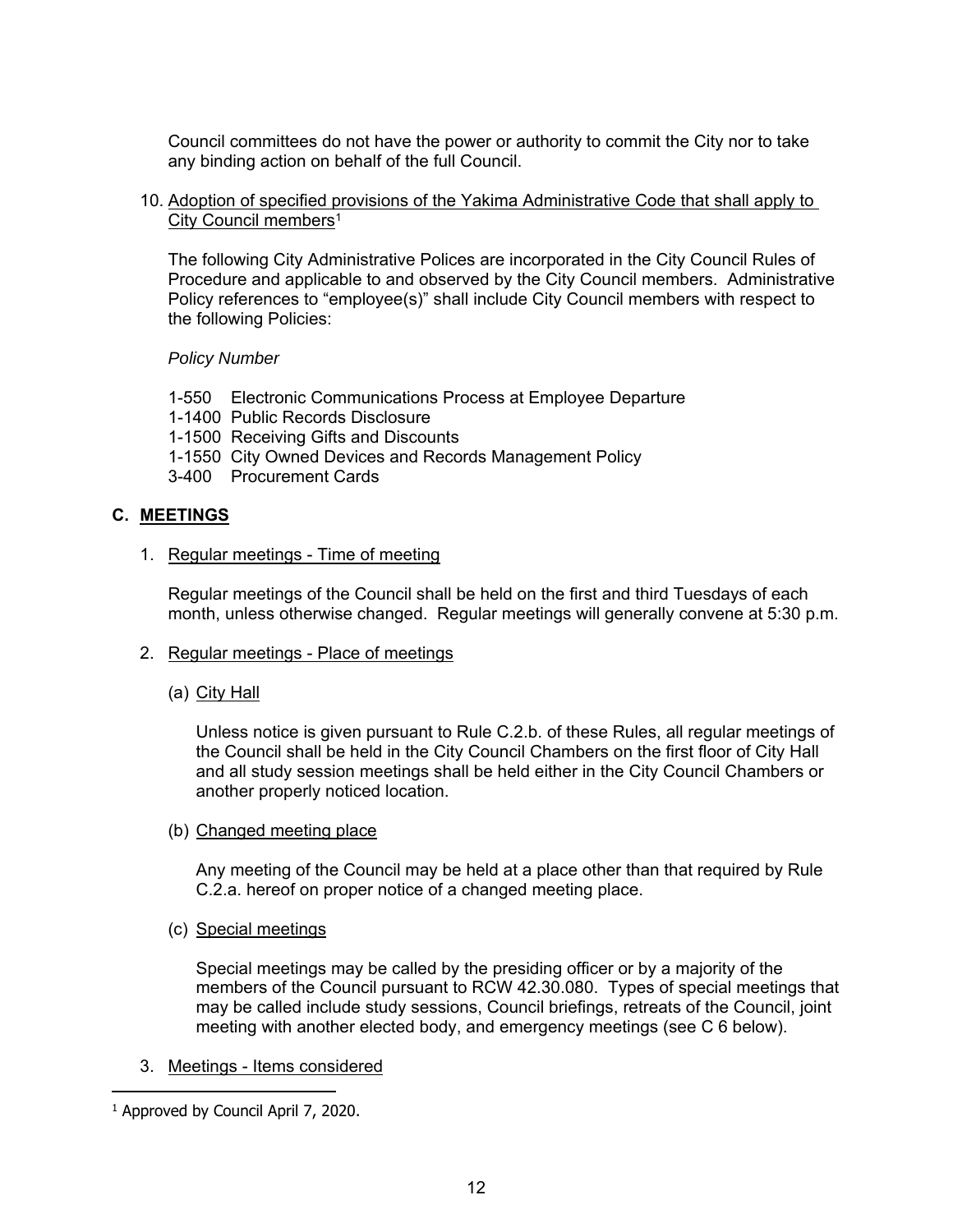- (a) At regular meetings of the City Council, no action should be taken on any item(s) not appearing on the posted agenda of such meeting except and unless, by majority vote of the City Council members, it is determined that these procedural rules should be suspended and the Council should take action to address the item not appearing on the posted agenda, or that an emergency exists and that immediate action must be taken by the City Council to address the emergency.
- (b) Any City Council member(s) may, under "Other Business", propose that an item(s) or issue(s) be referred to City staff for research and review, be assigned to a specific committee of the Council for research and review, be assigned to a specific advisory committee to the Council, and/or be added to the agenda of the next available City Council regular meeting so that such item(s) or issue(s) can be considered by the full Council, provided that such a proposal receives a positive majority vote by the City Council members present.
- (c) In accordance with the City Charter and RCW 42.30.080(3), at special meetings of the City Council, final disposition shall not be taken on any matter that is not included on the posted agenda of such meeting.

## 4. Executive Sessions

- (a) If the Council holds an executive session, it shall be held pursuant to the Open Public Meetings Act, RCW Chapter 42.30. The Council may hold an executive session during a regular or special meeting. Before convening in executive session, the Chair shall ask for a motion from the Council to: publicly announce the purpose for adjourning into executive session; the approximate length of time for the executive session; and the likelihood of the Council taking action at the close of the executive session and return to open session.
	- i. At the close of the executive session and upon the Council's return to the Council Chambers, the Chair declares that the Council is out of executive session and asks for the appropriate motion (i.e. an action motion or a motion to adjourn).
	- ii. To protect the best interests of the City, Council members shall keep confidential all verbal and written information provided during executive sessions. Confidentiality also includes information provided to Council members outside of executive sessions when the information is considered exempt from disclosure under the Code of Ethics for Municipal Officers (RCW 42.52), Attorney- Client Privilege, and/or the Public Records Act (RCW 42.56).
- (b) RCW 42.30.110 explains the purpose for holding an executive session, some of which include:
	- i. RCW 42.30.110(1)(b). To consider the selection of a site or the acquisition of real estate by lease or purchase when public knowledge regarding such consideration would cause a likelihood of increased price *(pending land acquisition*).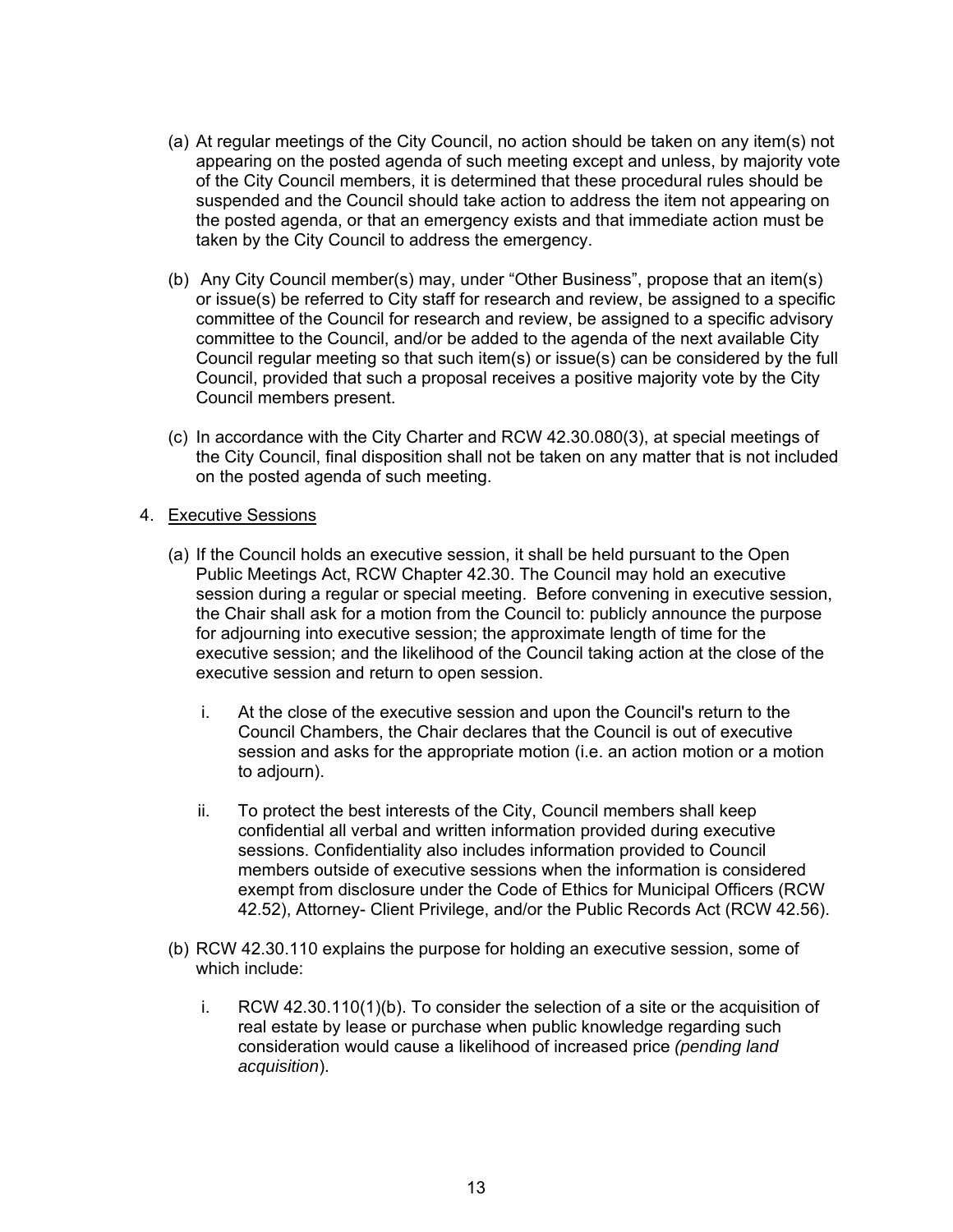- ii. RCW 42.30.110(1)(g). To evaluate the qualifications of an applicant for public employment or to review the performance of a public employee. However, subject to RCW 42.30.140(4) (*labor negotiations*), discussion by a governing body of salaries, wages, and other conditions of employment to be generally applied within the agency shall occur in a meeting open to the public, and when a governing body elects to take final action hiring, setting the salary of an individual employee or class of employees, or discharging or disciplining an employee, that action shall be taken in a meeting open to the public *(review qualifications of a public employee*).
- iii. RCW 42.30.110(1)(h). To evaluate the qualifications of a candidate for appointment to elective office. However, any interview of such candidate and final action appointing a candidate to elective office shall be in a meeting open to the public (*review qualifications of an elected official*).

RCW 42.30.110(1)(i). To discuss with legal counsel representing the agency matters relating to agency enforcement actions, or to discuss with legal counsel representing the agency *litigation or potential litigation* to which the agency, the governing body, or a member acting in an official capacity is, or is likely to become, a party, when public knowledge regarding the discussion is likely to result in an adverse legal or financial consequence to the agency. For purposes of this subsection (1)(i), "potential/pending litigation" means matters protected by Rules of Professional Conduct (RPC) 1.6 or RCW 5.60.060(2)(a) concerning:

- A. Litigation that has been specifically threatened to which the agency, the governing body, or a member acting in an official capacity is, or is likely to become, a party;
- B. Litigation that the agency reasonably believes may be commenced by or against the agency, the governing body, or a member acting in an official capacity; or
- C. Litigation or legal risks of a proposed action or current practice that the agency has identified when public discussion of the litigation or legal risks is likely to result in an adverse legal or financial consequence to the agency.
- (c) The Council may adjourn into executive session even if it is not listed on the meeting agenda. There is a requirement in RCW 35A.12.160 that the public be made aware of the preliminary agendas of meetings in advance of the meeting, but that does not mean that an item that arises after the agenda has been posted cannot be discussed at the meeting, even in executive session. Since final action on the matter would not be taken at the executive session, it would not violate any provision in state law to hold an executive session at a regular Council meeting even if the executive session was not listed on the agenda. [Per MRSC Index-General Government-Executive sessions.] Although amending the agenda is not required in order to adjourn into executive session, it is good practice for the Chair to announce at the beginning of the meeting, that Council will be adjourning into an executive session during the regular meeting.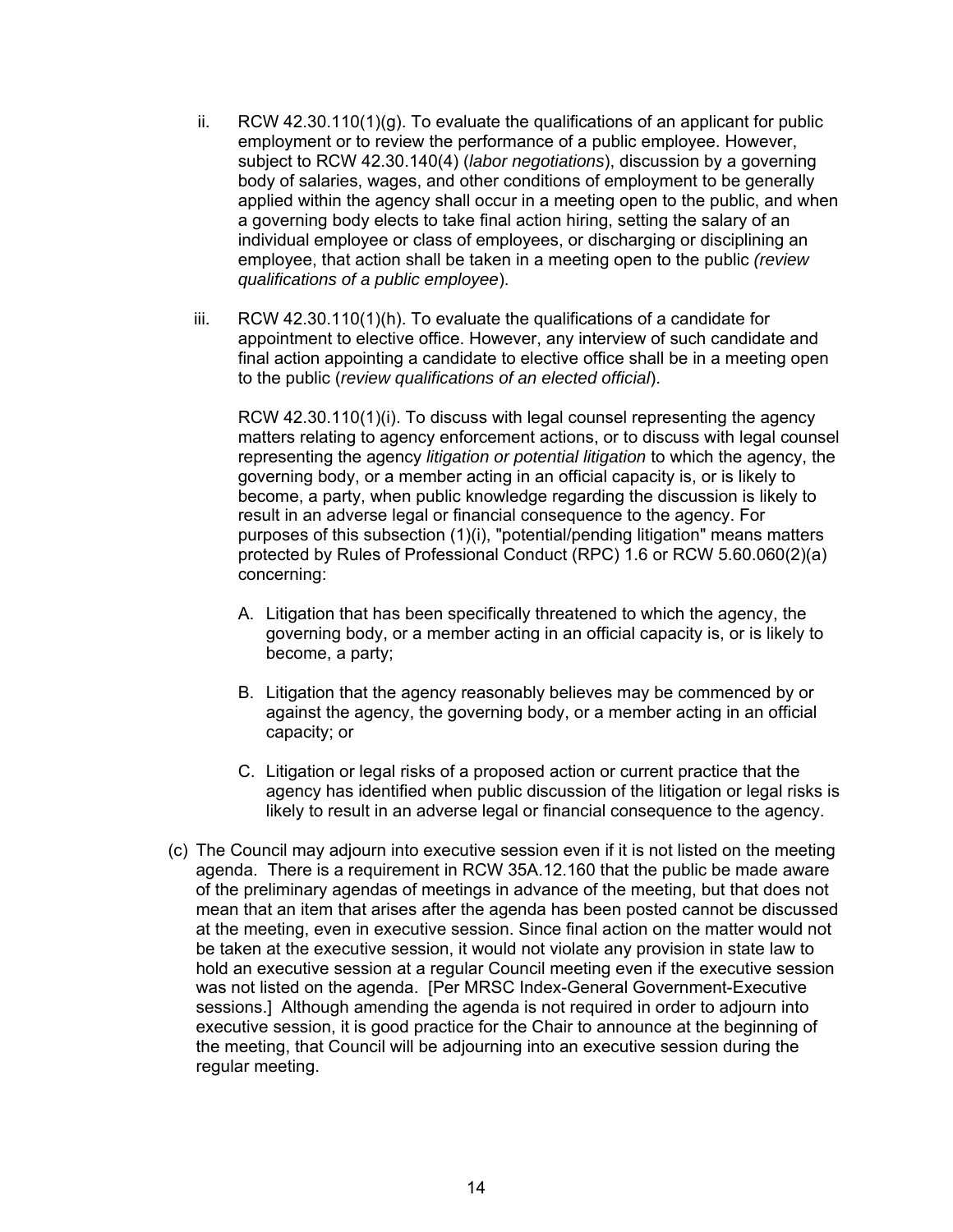(d) If the Council, in Executive Session, has given direction to the City Manager all contact with the other party shall be done by the City Manager or other City staff member so designated by the City Manager.

## 5. Quorum

 Four members of the Council shall constitute a quorum thereof for the transaction of business. Except as otherwise specified by law or City Charter, a majority vote of the Council members shall be required and shall be sufficient to transact any business before the Council.

#### 6. Emergency meetings

- (a) Emergency meetings of the Council may be called by the Mayor or any two Council members pursuant to RCW 42.14.075. RCW 42.14.075 provides: "Whenever, due to a natural disaster, an attack or an attack is imminent, it becomes imprudent, inexpedient or impossible to conduct the affairs of a political subdivision at the regular or usual place or places, the governing body of the political subdivision may meet at any place within or without the territorial limits of the political subdivision on the call of the presiding official or any two members of the governing body."
- (b) Meeting time, location, and notice requirements do not apply to emergency meetings called for emergency matters as permitted by RCW 42.30.070, RCW 42.30.080, and RCW 42.14.075. RCW 42.30.070 in the Open Public Meetings Act provides: "If, by reason of fire, flood, earthquake, or other emergency, there is a need for expedited action by a governing body to meet the emergency, the presiding officer of the governing body may provide for a meeting site other than the regular meeting site and the notice requirements of this chapter [the Open Public Meetings Act] shall be suspended during such emergency." RCW 42.30.080 provides: "(4) The notices provided in this section [RCW 42.30.080] may be dispensed with in the event a special meeting is called to deal with an emergency involving injury or damage to persons or property or the likelihood of such injury or damage, when time requirements of such notice would make notice impractical and increase the likelihood of such injury or damage."
- (c) At an emergency meeting, one or more Council members up to and including all members of Council, may attend and vote by any electronic means (e.g., speakerphone or video) utilized by the Council for such purpose. Attendance of a Council member by speakerphone or video at an emergency meeting does not apply to the number limitation in Section B. 2 of these rules regarding attendance by speakerphone or video.
- (d) Emergency meetings are open to the public, unless the meeting is an exempt emergency executive session pursuant to RCW 42.30.110 entitled "Executive sessions."
- 7. Use of electronic devices during Council meetings

All current ("live") electronic communication between Council members and any party relating to City business shall be prohibited during a Council meeting. Council members will not utilize electronic devices for the purposes of sending or receiving messages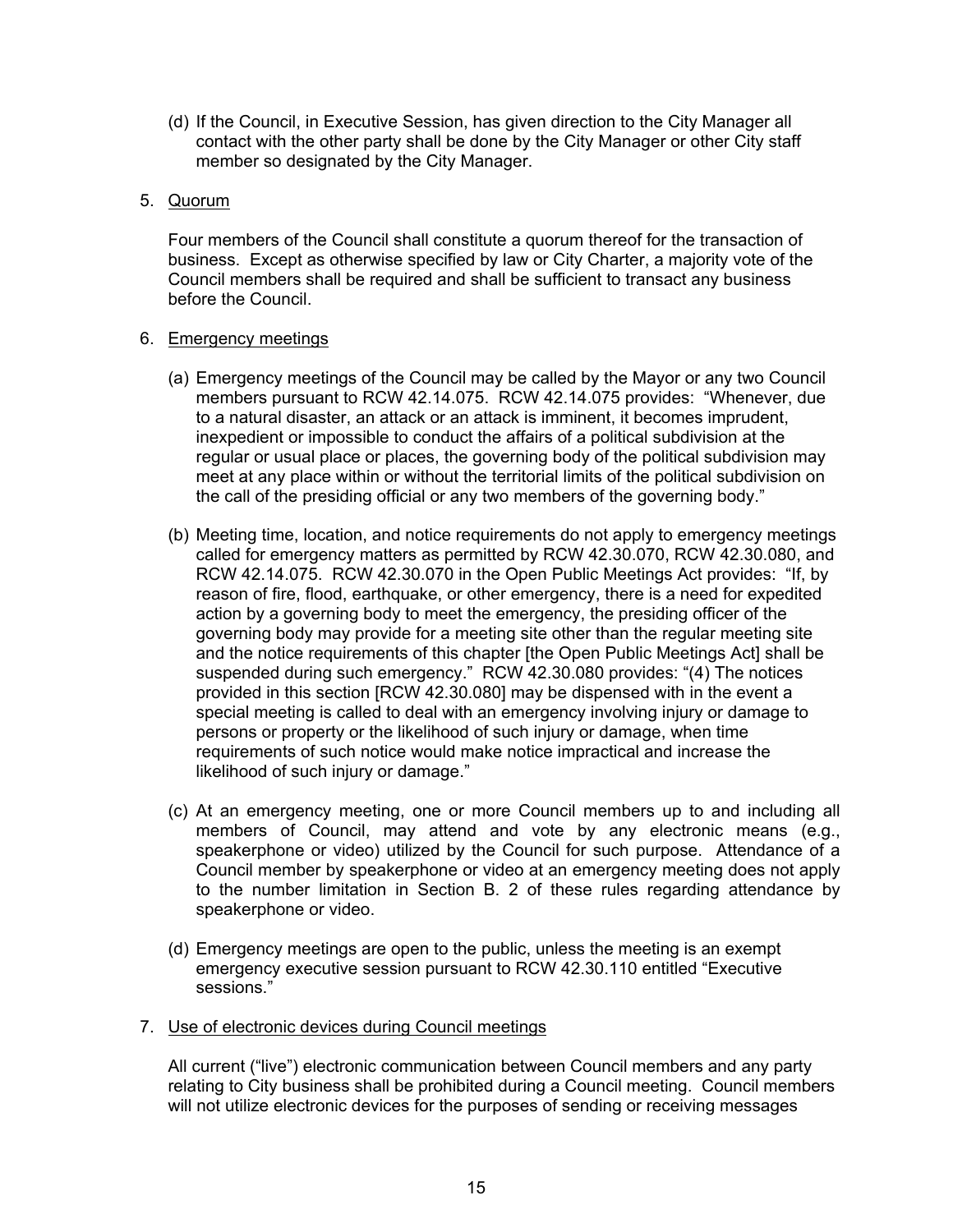during the course of a Council meeting. Accessing such communication during a Council meeting could be construed as receiving public comment without the benefit of having the person sending the communication present in person to address their concerns. Additionally, Council members will not use electronic devices during a Council meeting for any purpose other than relevant City business so that each Council member's full attention can be on the business being conducted.

#### 8. Interpreter available at Council meetings

A professional English-to-Spanish interpreter will be available at the two Council business meetings regularly scheduled to take place each month. If interpreter services are not needed within an hour of the beginning of a Council business meeting, the interpreter present will be allowed to leave the meeting. For other Council meetings (i.e. special meetings, executive sessions, study sessions, retreats, committee meetings, etc.), the City will provide interpreter services only if the issue(s) to be discussed is expected to draw a large crowd (based upon the determination of the mayor and/or city manager) or if interpreter services have been requested as per this policy. Interpreter services can be requested for Council meetings by contacting the Yakima City Clerk's office not less than forty-eight (48) hours prior to the start of such meeting. If during a meeting it is necessary for a speaker's comments to be interpreted so that Council members and others in attendance may understand them, the time required for interpretation will not be counted against the designated time for speakers to address the Council.

## 9. Invocations

 Resolution R-2011-33 outlines the City Council's policy regarding invocations at Council meetings.

## **D. PROCEDURE - ORDER AND DECORUM**

## 1. Chair to decide who is entitled to the floor

 If two or more members of the Council desire to be heard at the same time, the Chair shall name the member who is to speak first.

## 2. Seating policy

 The Mayor shall sit at the center of the Council. The Assistant Mayor shall sit immediately to the right of the mayor. With the exception of special circumstances (medical necessity, etc.), all other Council members are to be seated in a manner acceptable to the Council. If there is a dispute over seating, Council members, other than the Mayor and Assistant Mayor, will be seated in district position order from left to right (while facing the dias).

## 3. Reading of ordinance/resolution title

 When an ordinance or resolution is to be considered by the Council, prior to any discussion or debate, the title of the ordinance or resolution to be considered will be read aloud by the City Clerk.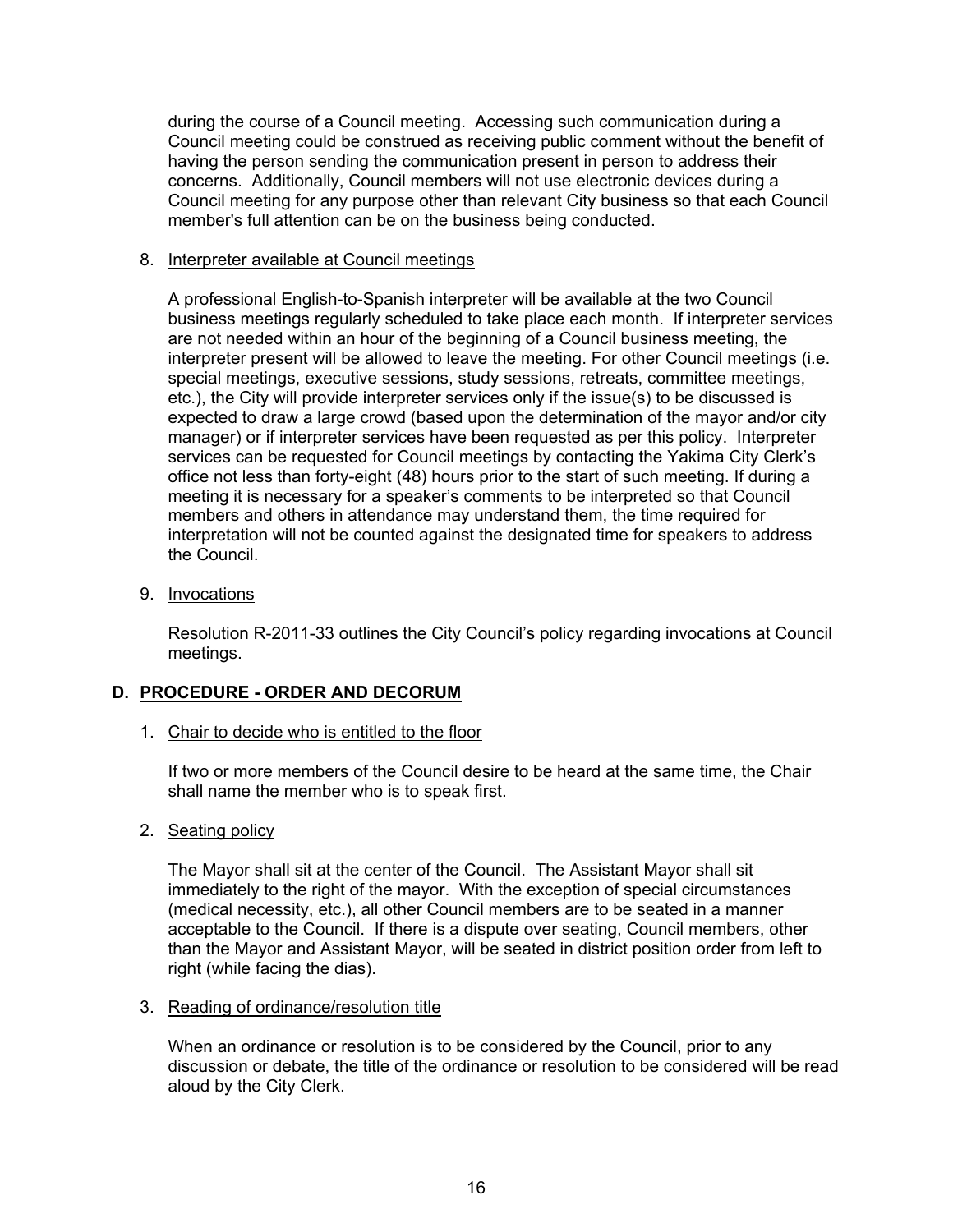## **E. PROCEDURE - MOTIONS**

## 1. Form of motion

 Every motion, except motions to adjourn, postpone or commit, shall be reduced to writing if the Chair or any member of the Council requests it, but otherwise motions may be made orally and shall be noted by the City Clerk. It is preferred that non-routine motions be submitted in writing to the City Clerk prior to the meeting if possible.

#### 2. Motion to be restated

 When a motion is made, it shall be restated by the Chair or City Clerk before debate begins.

## 3. Second required

A second to any motion of the Council shall be required.

## 4. Withdrawing a motion

 After a motion is stated by the Chair or read by the City Clerk, it shall be deemed in the possession of the Council, but may be withdrawn at any time before division or amendment by the unanimous consent of the Council.

#### 5. Motions in order during debate

When a question is under debate, no motion shall be received except:

- (a) To fix the time to adjourn.
- (b) To adjourn.
- (c) To refer an item to a committee.
- (d) To lay on the table.
- (e) To postpone to a day certain.
- (f) To postpone indefinitely.
- (g) To amend.
- (h) To recess.

#### 6. Motion to adjourn always in order - Exceptions

 A motion to adjourn shall always be in order except when the Council is voting and except when a previous motion to adjourn having been defeated, and no intervening business has been transacted. However, this rule shall not authorize any member to move an adjournment when another member has the floor.

#### 7. Motion to table temporary only

 The passage of a motion to lay on the table shall have only the effect of disposing of the matter temporarily in order to address a matter of emergent importance, and the tabled matter may be taken from the table at any time by order of the Council. If a tabled matter is not taken from the table at the same meeting in which it was tabled or the next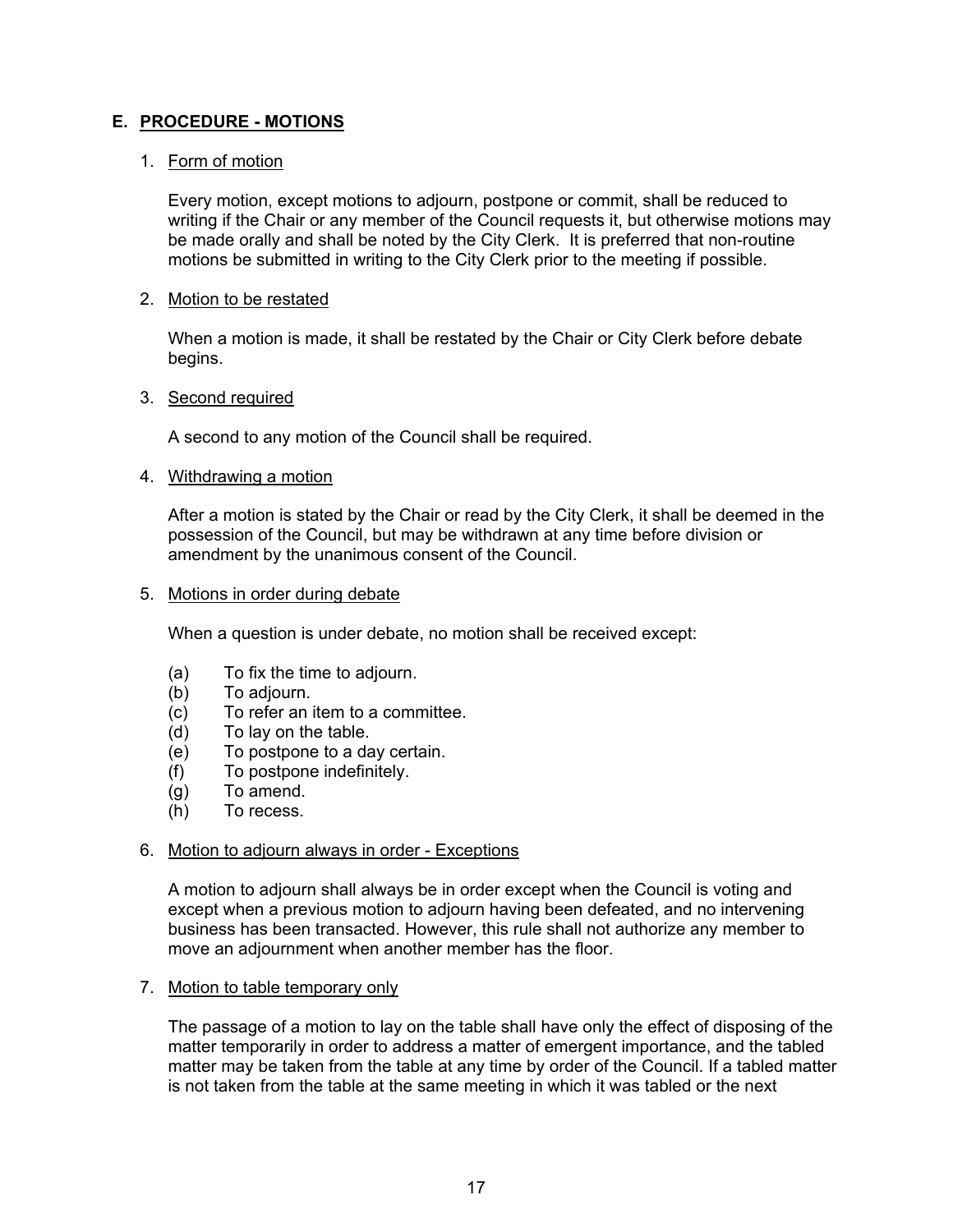meeting following the meeting at which it was tabled, it "falls to the floor", as per Robert's Rules of Order.

#### 8. Motions to postpone or refer

 No motion to postpone to a day certain or indefinitely, or to refer to a committee, being decided in the negative, shall again be allowed on the same day and at the same state of a proposition.

#### 9. Motions must be germane

 No motion or proposition on a subject different from that under consideration is in order and no such motion or proposition shall be admitted as an amendment.

#### 10. Motions to refer or postpone preclude amendments

 A motion to refer an item to a committee, until it is decided, shall preclude all amendments and debate on the main question, and a motion to postpone indefinitely or to a day certain, until it is decided, shall preclude all amendments on the main question.

#### 11. Questions not debatable

 Motions to adjourn to take a recess, to lay on the table, or to take from the table shall be decided without debate and all incidental questions of order arising after any such motion is made, and pending decision thereon, shall be decided whether on appeal or otherwise without debate.

#### 12. Division of question

 If a question or proposition submitted to the Council contains several points, any member may have the same divided and each point considered separately.

#### 13. Call for the question (Previous Question motion)

A motion to call for the question shall close debate on the main motion and is nondebatable. This motion must receive a second and fails without a two-thirds (2/3) vote. Debate is reopened if the motion fails.

#### 14. Vote

The procedural motions enumerated herein shall be decided by a majority vote of the Council Members present at the meeting, unless otherwise indicated.

#### **F. PROCEDURE - RECONSIDERATION**

#### 1. Who may move to reconsider

After the question has been decided, any Council member who voted with the prevailing side may move for a reconsideration of the original motion. The motion for reconsideration must be made at the same meeting or before the end of the next regular meeting. Only a Council member who voted on the prevailing side of the original motion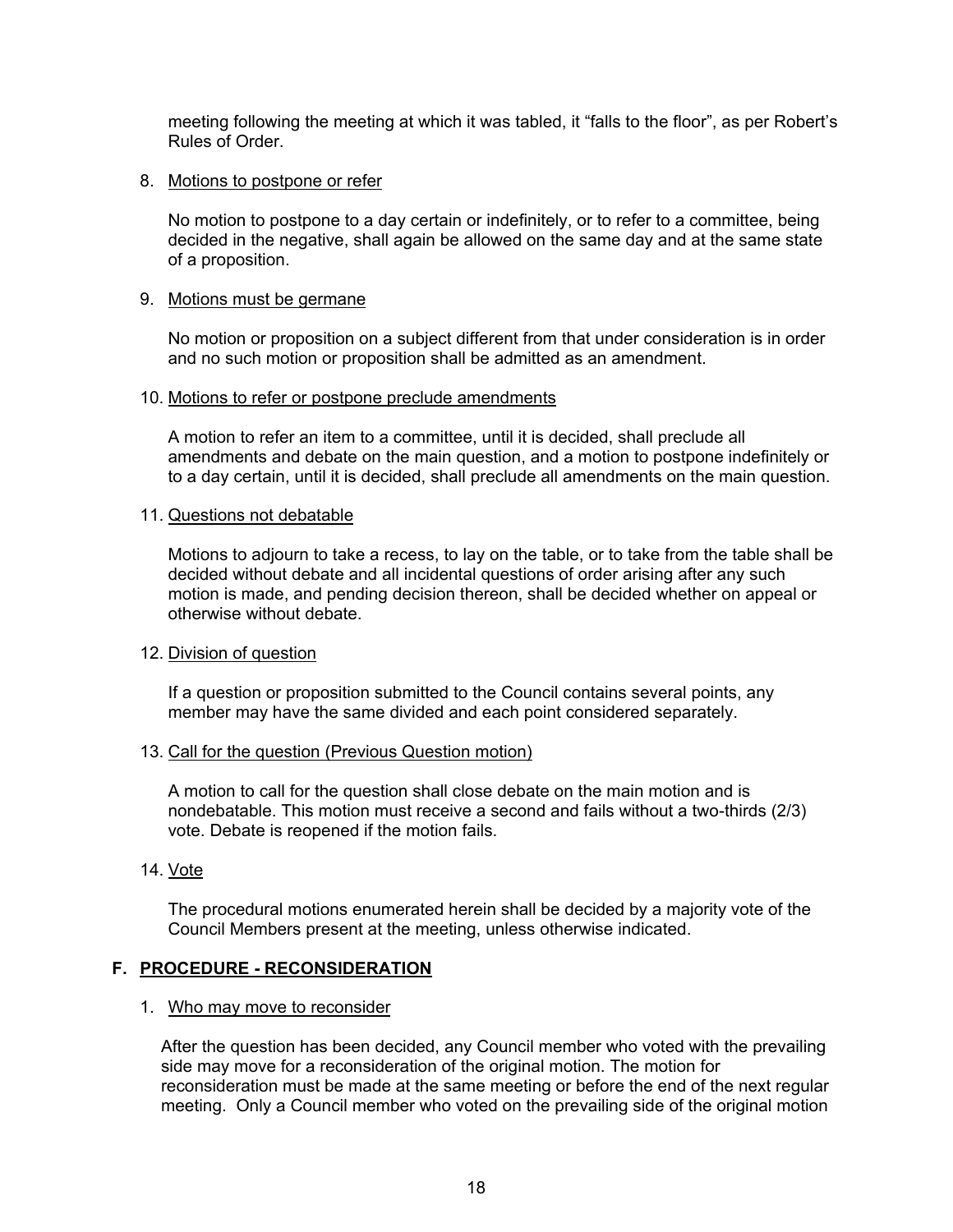can move for reconsideration. If a motion to reconsider is passed, then debate resumes on the original motion.

#### 2. When a motion to reconsider is not allowed

If a motion has been adopted and any part of the motion's provisions have been executed, a motion for reconsideration is not allowed.

## 3. Alternatives to a motion for reconsideration

A reconsideration motion should not be confused with the reintroduction of an item previously decided by the Council. A reconsideration motion is appropriate in only limited circumstances and, thus, should be used rarely.

Any item previously decided by the Council can ordinarily be reintroduced by any Council member at a future meeting. A motion to reintroduce an item previously decided by the Council requires a second and a positive vote by a majority of the Council in order to be added to a future Council meeting agenda.

## **G. PROCEDURE - DEBATE**

## 1. Substitute motions

 All so-called substitute motions and resolutions (except such matter as may be reported by a committee to which a proposition has been referred) shall be considered as amendments only, and shall be subject to the rules relating thereto.

## 2. Amendments must be germane

 All amendments must relate to the same subject as the original motion, resolution, proposition or ordinance.

## 3. Tabling amendment - Not to prejudice motion

 An amendment may be laid on the table without prejudice to the main motion or question. When an amendment proposed to any pending measure shall be laid on the table, such action shall not carry with it or prejudice such measure.

## 4. Order of action

If any amendment is offered, the question shall be first upon the amendment.

## 5. Order of discussion/debate

After the title of an ordinance or resolution has been read (see Section  $D - 3$  herein), the Chair will request a staff report(s), if necessary, be given. Following the staff report(s), the Chair will entertain a motion to adopt or deny the ordinance or resolution. If the motion receives a second, the Chair or City Clerk will restate the motion, and the Chair will then invite discussion by the Council. The maker of the motion will be given the choice to speak first. The member who seconded the motion will be given the choice to speak next. Each Council member will then be allowed to speak once before any other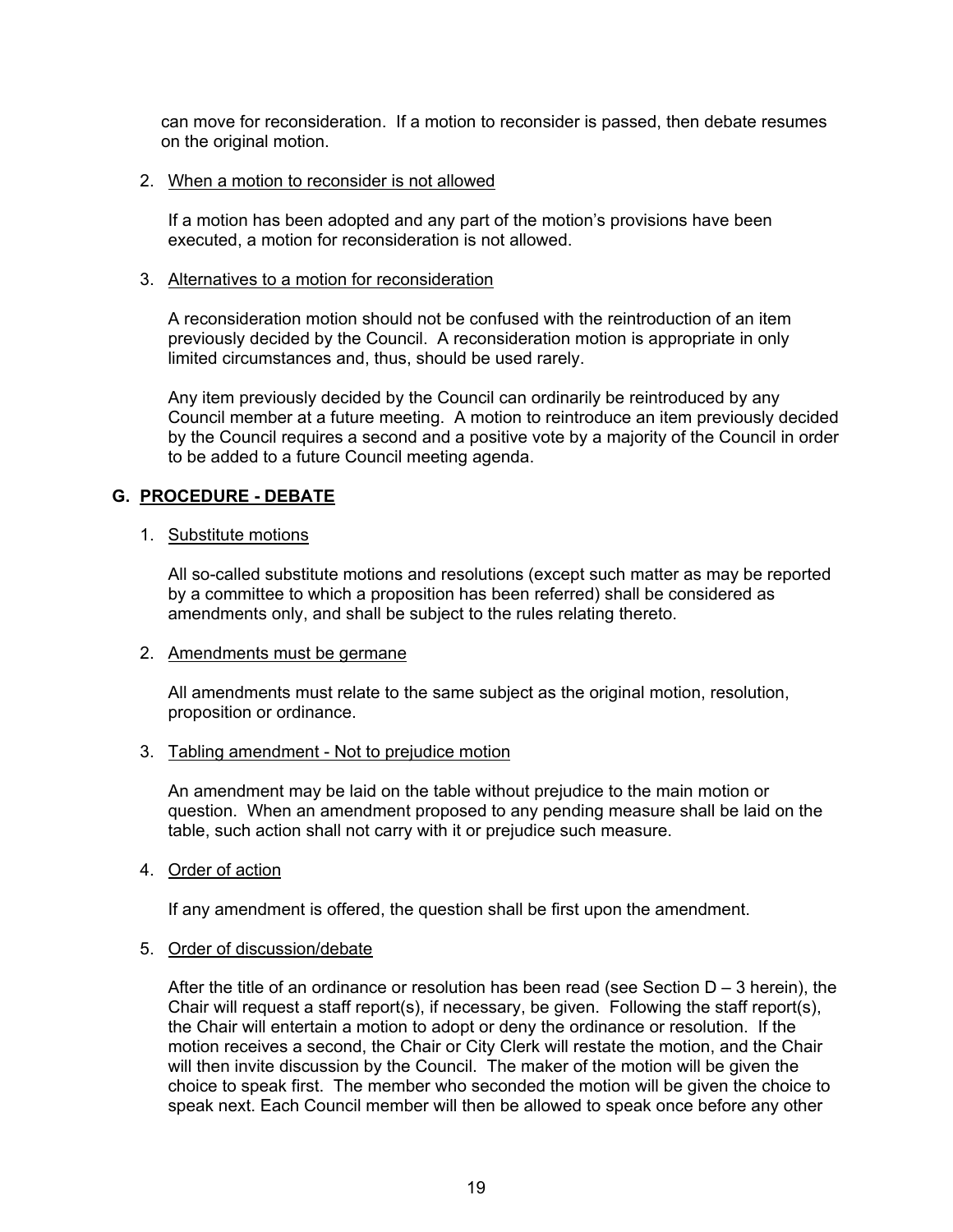Council member may speak for a second time. At such time as is reasonable, or when a "call for the question" motion is made, seconded, and approved, the Chair will close discussion/debate and the original motion will be voted on in accordance with Section H herein.

#### 6. Informal Discussion

 Subject to the Chair's discretion, informal discussion may occur when no motion is pending. Such informal discussion shall be limited, subject to the discretion of the Chair.

7. Courtesy

 Members of the Council, in the discussion, comments, or debate of any matter or issue, shall be courteous in their language and shall not engage in contemptuous or disorderly behavior, or discuss or comment on personalities, or indulge in derogatory remarks or in situations in respect to any other member of the Council, or any member of the staff or the public, but shall at all times confine their remarks to those facts which are germane and relevant, as determined by the presiding officer, to the question or matter under discussion.

## **H. PROCEDURE - VOTING**

## 1. Roll call on final passage

- (a) The vote upon the final passage of all ordinances and resolutions shall be by ayes and nays given by members of the Council individually on roll call. The names of the members on such roll call shall be called alphabetically and rotated after each vote. On other questions the vote shall be taken orally in the manner hereinafter provided, PROVIDED that a roll call shall be ordered on the vote on any other question when demanded by any member of the Council. Votes taken on roll call shall be recorded by the City Clerk and reported to the Chair, who shall announce the result. In recording votes on roll call, the City Clerk shall record and report those absent or not voting.
- (b) In circumstances where the Mayor believes that there is consensus on a matter not requiring a formal motion and vote where yeas and nays shall be called and recorded, they may ask if there is consensus or if there are any persons opposed to passage of the motion. Silence of a Council member during a consensus vote shall be recorded as a vote with the prevailing side, except when a Council member abstains. Any Council member may demand a roll call vote rather than a determination by consensus. The majority of votes should be taken by roll call.
- 2. Voting or changing vote after decision announced

 When a vote is taken on roll call on any question, no Council member shall be permitted to vote or to change her/his vote after the decision is announced by the Chair.

3. Changing vote before decision is announced

 On any such vote, any member may change his/her vote before the decision of the question has been announced by the Chair.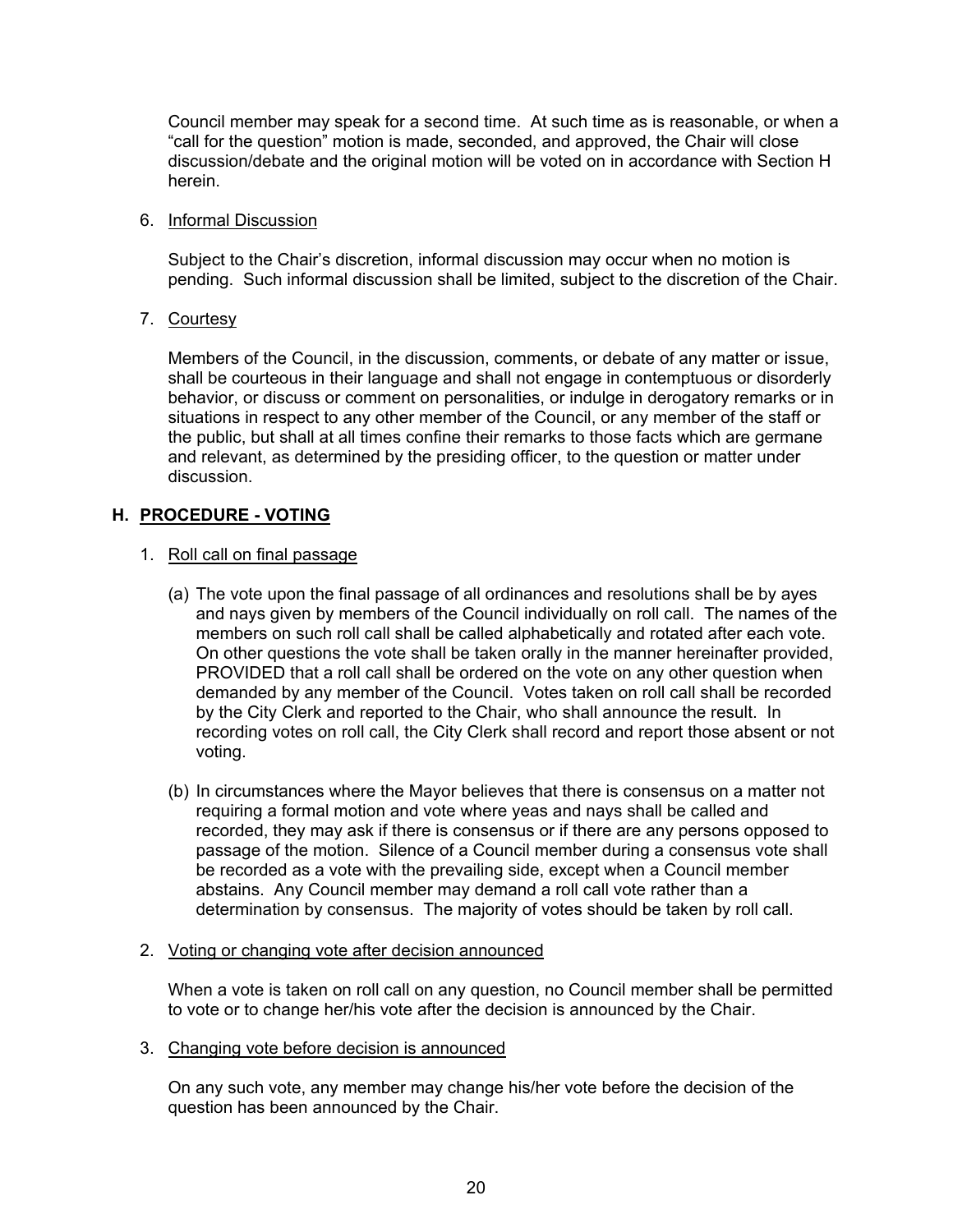## 4. Council members required to vote - Late voting

 Every member of the Council shall, when a question is put or when his/her name is called, vote unless a member shall, for a special reason, be excused as hereinbefore provided, or unless she/he has a direct personal or financial interest in the event of such question.

## 5. Putting the question - Division

Except as hereinbefore provided, the Chair shall put questions in this form:

 "Those who are in favor (as the question may be) say 'Aye'. After the affirmative vote is expressed he/she shall say, "Those who are opposed, say 'No',"

 If she/he doubts the result of the oral vote, or if a division be called for by any member of the Council, the Council shall divide. In such division those in the affirmative shall vote first and afterward those in the negative.

## **I. PROCEDURE - ORDER OF BUSINESS**

## 1. Roll call - Minutes of previous meeting

- (a) At all meetings before proceeding to business, the roll of the Council members shall be called and the names of those present and those absent shall be entered into the record.
- (b) Minutes of meetings must be approved by a majority of the Council.

## 2. Agenda for meetings

 As provided for in the City Charter and in accordance with RCW 35.18.060 (5), the City Manager shall prepare a written agenda for each meeting of the Council as far in advance thereof as possible and shall provide such agenda to each member of the Council prior to the commencement of the meeting.

#### 3. Special order of business

 The Council may at any time on motion supported by a majority vote of the members of the Council proceed out of order to any item of business.

#### 4. Public comment

 Community members are invited to address items listed on the meeting agenda and/or within the City's purview. A guideline of two and one-half  $(2 \frac{1}{2})$  minutes per speaker is in place in order to allow as much opportunity as possible for audience participation. Comments will be taken in a priority order 1) City residents, 2) Yakima County residents and 3) all others. The total time allowed for public comment is limited to thirty-five (35) minutes at regular meetings. The time allowed for all speakers may be extended or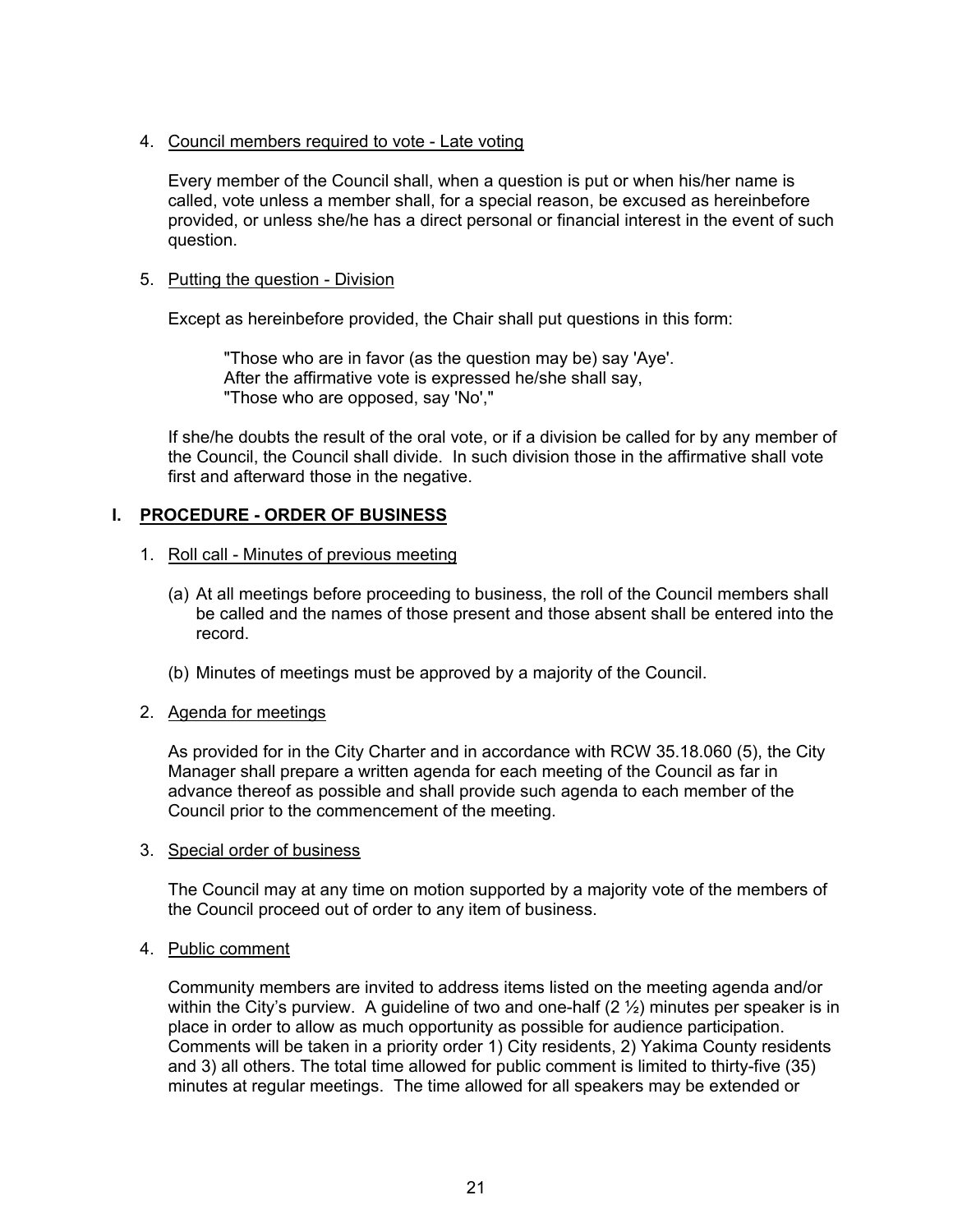reduced at the discretion of the Chair and/or the majority vote of the Council. Members of the public may be asked to document their assertions of fact by Council members.

## 5. Decorum during public comment.

All persons providing public comment, and members of the audience, shall maintain order and decorum during the public comment period. If any person in the council chambers threatens another person, becomes aggressive, moves towards the Council members from the podium or audience seating, or otherwise is seen as disruptive, the presiding officer may ask that the person exhibiting these behaviors be removed from the Council chambers by the Chief of Police or such member or members of the Police Department attending the meeting. If a meeting is interrupted so as to render the orderly conduct of the meeting unfeasible and order cannot be restored by the removal of individuals interrupting the meeting, the meeting may be adjourned.

## 6. Recess

The presiding officer has the authority to recess, subject to appeal, any meeting when noise, distrubance, indecorum, or other circumstances warrant a recess to enable the Council to conduct its meeting in an appropriate manner. The presiding officer also has the authority to recess a meeting upon the request of any Council member. Recognizing that fatigue, discomfort, and tedium detract from the quality of participation in a deliberative process on the part of all participants, the presiding officer is encouraged to call or grant requests for recesses as needed and at such frequency as dictated by the time of day, temperature, and other factors.

## 7. Procedures for large public audiences

When it is anticipated that there will be a large public audience, the City Manager has the authority to move the council meeting to a location that can better accommodate the audience. Council may, at the beginning of such meeting, amend the Council rules of procedure to accommodate the large audience as it sees fit. Amendments for the particular meeting could include, but are not limited to, changing the time per speaker during public comment or changing the total time allotted for public comment.

## **J. PROCEDURE - ADOPTION OF ORDINANCES, RESOLUTIONS AND MOTIONS**

## 1. Introduction and form - Working copies

 Every ordinance and resolution proposed shall be introduced in writing in form for final passage. The Council at any time may require the City Manager, with the assistance of the Legal Department or other City staff, to prepare working copies of proposed ordinances or resolutions showing what changes, if any, will be accomplished in existing ordinances or resolutions.

#### 2. Passage on first reading

 All resolutions and motions and all ordinances, except those appropriating funds, may be passed upon first reading, and shall take effect as provided by applicable law and the City Charter.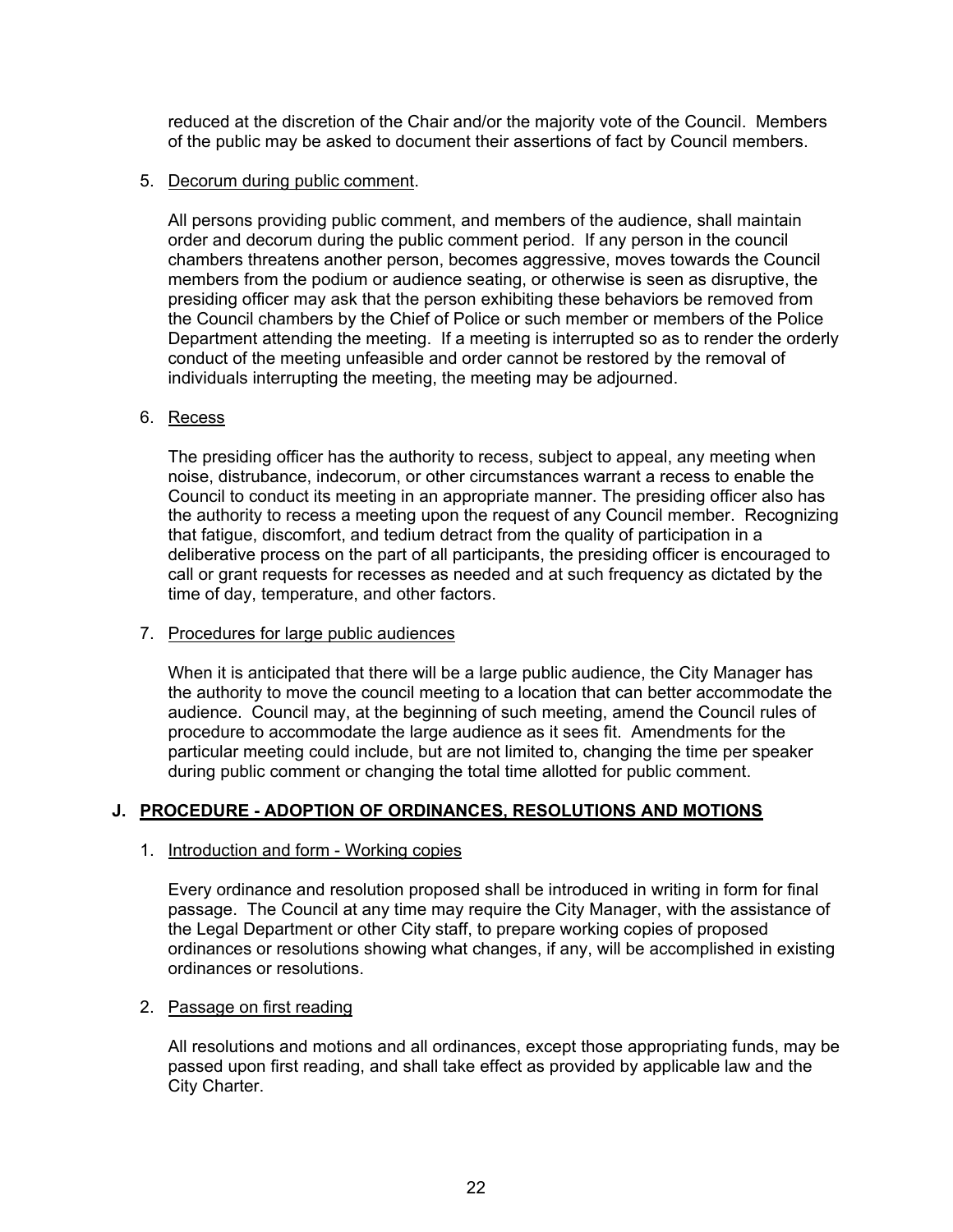## 3. Hearings

 In all cases provided by applicable law and in such other cases as the City Council by resolution may determine, hearings shall be had upon proposed ordinances upon the giving of proper notice and all persons interested therein shall be given an opportunity to be heard.

## 4. Ordinances and resolutions adopted - Signing, deposit and publication

 Upon final passage, every ordinance and resolution shall be signed by the Mayor or his/her designee and attested by the City Clerk under the seal of the City of Yakima and shall thereupon be deposited in the office of the City Clerk. The City Clerk shall thereupon cause the title of all ordinances to be forthwith published in the manner required by applicable law.

## **K. REMEDIES FOR VIOLATIONS BY COUNCIL MEMBERS OF COUNCIL RULES OF PROCEDURE, COUNCIL CODE OF ETHICS, COUNCIL PRINCIPLES OF CONDUCT, ADOPTED ADMINISTRATIVE POLICIES OR OTHER APPLICABLE LAWS AND/OR REGULATIONS**

## 1. Purpose

The behavior and actions of individual Council members can affect, both positively and negatively, the perception of the entire Council and public confidence in the Council and the City. Therefore, each Council member has a vested interest in promoting the ethical and professional conduct of his/her fellow Council members.

In order to foster an environment of ethical and professional conduct by all Council members, the Council has adopted the following process to be implemented in the event a Council member(s) is alleged to have violated the Council Rules of Procedure, the Council Code of Ethics, the Council Principles of Conduct, adopted Administrative Policies or other applicable laws and/or regulations.

#### 2. Process

Step 1: Any Council member may submit a written complaint to the Mayor alleging a fellow Council member(s) has violated the Council Rules of Procedure, the Council Code of Ethics, the Council Principles of Conduct, adopted Administrative Policies or other applicable laws and/or regulations.

Step 2: As soon as practicable after a complaint has been submitted, an Executive Session of the Council will be called to discuss the alleged violation(s). However, the Council member alleged to have committed a violation(s) may insist any discussion of the alleged violation(s) against her/him take place in a meeting of the Council open to the public, in which case the discussion shall take place in an open public meeting of the Council. During such discussion, the Council member(s) alleged to have committed a violation(s) shall be provided an opportunity to refute, disprove, or otherwise contradict the allegation(s).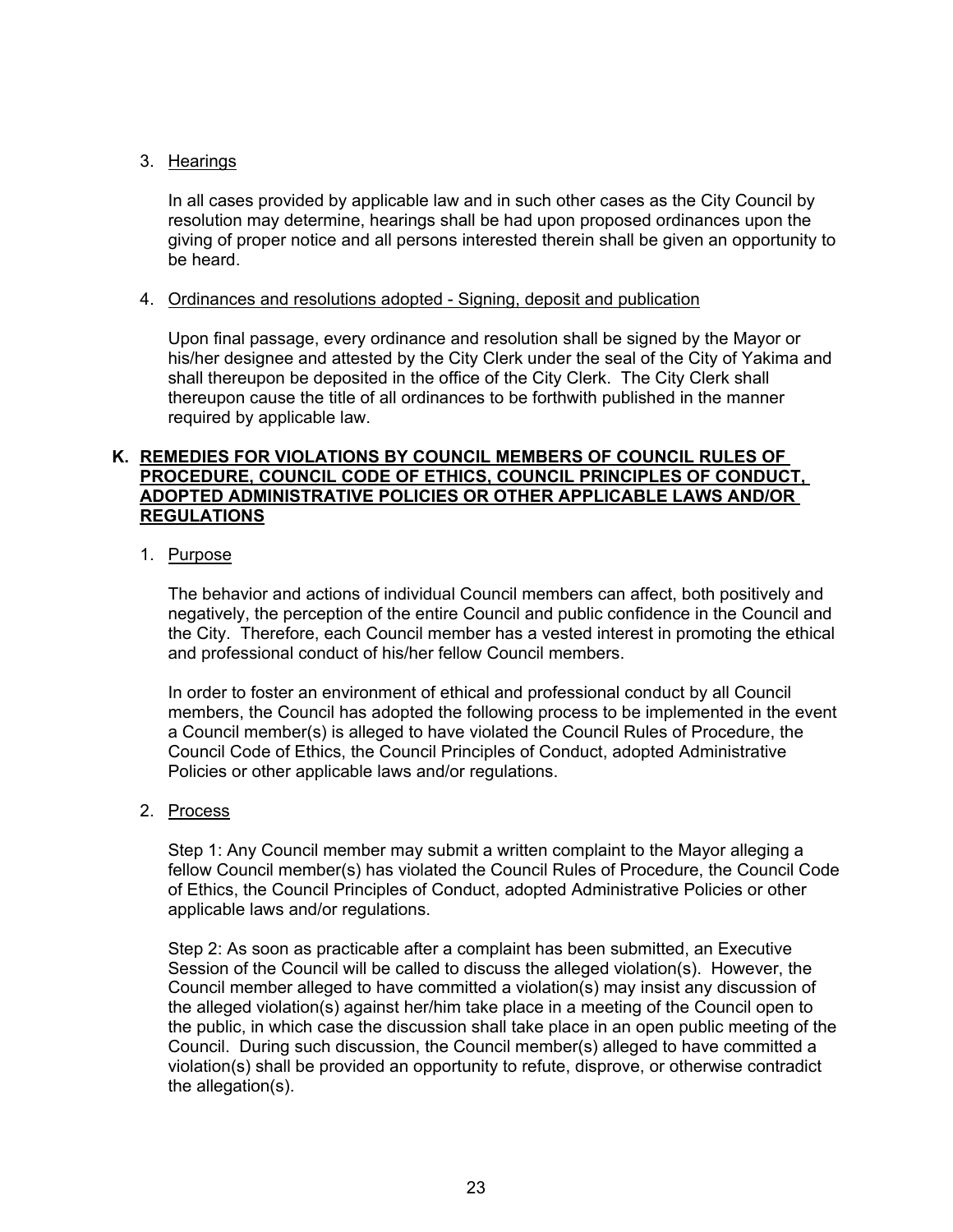Step 3: Following a discussion by the Council of the alleged violation(s), the Council may:

- (a) Take no further action.
- (b) In an open public session of the Council, by a **majority-plus-one vote** of the Council, issue a verbal **Reprimand** of the Council member(s) found to have committed a violation(s). A verbal **Reprimand** declares the conduct of a Council member(s) to be unacceptable but not of such severity as to warrant a Public Censure. Issuance of the verbal **Reprimand** shall include a description of the violation(s) and any evidence to support the determination by a **majority-plus-one** of the Council that a violation(s) occurred. Following the issuance of the verbal **Reprimand**, the Council member(s) found to have committed a violation(s) shall be provided an opportunity to refute, disprove, or otherwise contradict the determination by a **majority-plus-one** of the Council that a violation(s) occurred.
- (c) If a **majority-plus-one** of the Council determines the severity of the violation(s) committed by a Council member(s) is of such magnitude, **OR** that the Council member(s) who was previously issued a verbal Reprimand commits subsequent violations, the Council may, in an open public session of the Council:
	- i. By way of a formal resolution adopted by a **majority-plus-one vote** of the Council, issue a **Public Censure** of the Council member(s) found to have committed a severe or subsequent violation(s). A **Public Censure** declares that a Council member(s) has committed a violation(s) that requires admonishment greater than that provided for in a verbal Reprimand but does not require additional measures be taken. The **Public Censure** resolution shall include a description of the violation(s) and any evidence to support the determination by a **majority-plus-one** of the Council that a severe violation(s) has or additional violations have occurred. Following the adoption of the **Public Censure** resolution, the Council member(s) found to have committed a violation(s) shall be provided an opportunity to refute, disprove, or otherwise contradict the determination by a **majority-plus-one** of the Council that a violation(s) occurred.
	- ii. By way of a formal resolution adopted by a **majority-plus-one vote** of the Council, **Remove** the Council member(s) found to have committed a severe or subsequent violation(s) from his/her Council Committee assignments for a period of time deemed appropriate by a **majority-plus-one vote** of the Council. The **Removal** resolution shall include a description of the violation(s) and any evidence to support the determination by a **majority-plus-one** of the Council that a severe violation(s) has or additional violations have occurred. Following adoption of the **Removal** resolution, the Council member(s) found to have committed a violation(s) shall be provided an opportunity to refute, disprove, or otherwise contradict the determination by a **majority-plus-one** of the Council that a violation(s) occurred.
	- iii. By way of a formal resolution adopted by a **majority-plus-one vote** of the Council, **Remove** the Council member(s) found to have committed a severe or subsequent violation(s) from her/his Council Committee assignments **AND** non-City board, committee, or commission assignments for a period of time deemed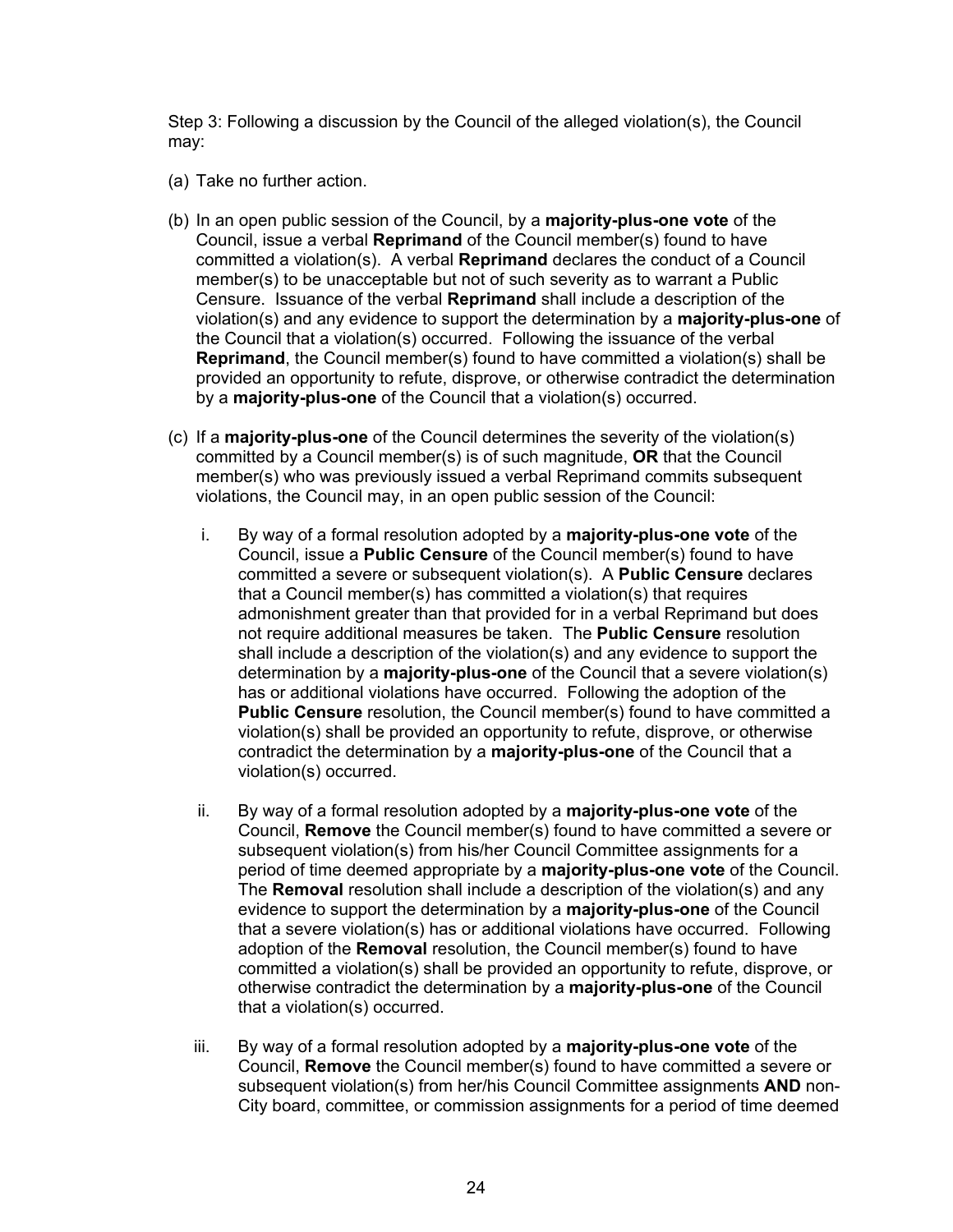appropriate by a **majority-plus-one vote** of the Council. The **Removal** resolution shall include a description of the violation(s) and any evidence to support the determination by a **majority-plus-one** of the Council that a severe violation(s) has or additional violations have occurred. Following adoption of the **Removal** resolution, the Council member(s) found to have committed a violation(s) shall be provided an opportunity to refute, disprove, or otherwise contradict the determination by a **majority-plus-one** of the Council that a violation(s) occurred.

**NOTE:** The application of one of the remedies described above shall not preclude the application of other or all of the remedies described above. Furthermore, certain violations committed by a Council member(s) may be subject to prosecution or other legal action pursuant to Washington State law.

City of Yakima Resolution R-1990-D-5820, as well as RCW 35.21.205, RCW 36.16.138, and RCW 48.62, establish parameters under which City elected and appointed officials, City employees, City board and commission members, City police reserve officers, commissioned and non-commissioned City police officers, City police explorers, and some City volunteers may be defended and indemnified by the City, "…against all actions, claims, or other proceedings threatened or instigated against them and which arise from the performance, purported performance, or failure of performance of their duties for or employment with the City; and the City shall hold them harmless from all expenses and liability connected with the defense or settlement of such claims and from liability for any monetary fine or judgment in any such action or proceeding."

 Furthermore, as stated in City of Yakima Resolution R-1990-D-5820, Section 2 B, "…the defense, indemnification, or hold harmless provisions of this resolution shall be afforded only those persons who exercised good faith in their performance, purported performance, or failure of performance of their duties for or employment with the City on which the action, claim or proceeding is based, and who were not acting clearly outside of the scope of their authority as City officers, employees, police volunteers, or members of City boards or commissions; and no civil or criminal fine shall be paid for any person who knew, or should have known with the exercise of reasonable care, that the conduct or failure to act, on which the fine is based, was unlawful. The determination of whether an employee or police volunteer was acting in good faith within the scope of employment or duties, and without knowledge or discoverable knowledge of the unlawfulness of the person's conduct, shall be made by the City Manager; and that determination as to elected City officers and all members of City boards and commissions shall be made by the City Council."

#### **L. PROCEDURE – SUSPENSION OR WAIVER OF RULES**

 No rule of the Council shall be suspended or waived without the vote of a majority of all of the members of the Council present at the meeting. No action taken by a Council member or by the Council which is not in compliance with these rules, but which is otherwise lawful, shall be invalid, or be deemed a violation of the oath of office, misfeasance or malfeasance. These rules do not grant rights or privileges to members of the public or third parties.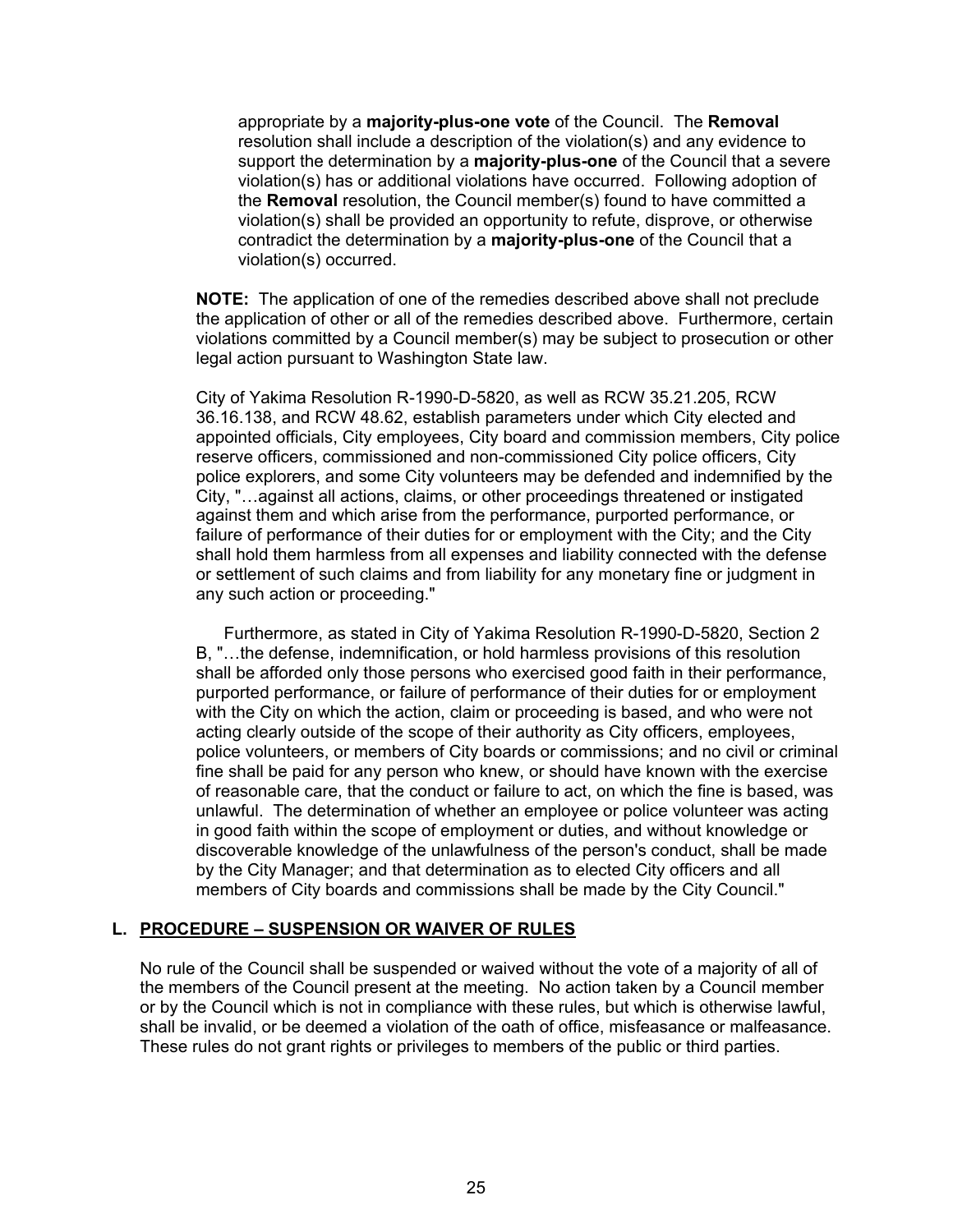## **M. PROCEDURE - ROBERT'S RULES OF ORDER**

 The rules of parliamentary procedure contained in Robert's Rules of Order, Newly Revised, shall govern the Council in all matters of procedure not specifically provided for herein and to which they are applicable.

## **N. AMENDMENT**

These rules or procedures may be amended at any meeting of the Council held after the proposal to amend the rules has been properly noticed, upon a two-thirds vote of all of the members of the Council.

## **O. RECORDING OF RULES**

These rules and all subsequent amendments thereto shall be recorded and kept by the City Clerk and each member of the Council shall be furnished with a copy thereof in form convenient for reference.

## **P. RULE CONFLICTS**

In the event of any conflict or inconsistency between applicable rules, the order of precedence to determine the governing rule shall be: (1) the Charter; (2) City Ordinances; (3) these Rules; and (4) Robert's Rules of Order.

## **Q. EXTERNAL ACTIONS OF THE COUNCIL AND REPRESENTATION ON EXTERNAL BOARDS, COMMITTEES AND COMMISSIONS**

#### 1. Mayoral Authority

In accordance with the City Charter, the Mayor has no executive authority. All appointments to represent the City of Yakima and the Yakima City Council to outside groups will be made by the full Council. There will be an exception when state statute, law or the group's bylaws or other authoritative documents, requires representation from the Mayor.

#### 2. Letters of Support

The City Council wishes to create an orderly process by which local groups can request that the City Council provide a "letter of support" for a project or action. Such letters are usually requested to document Council support of an "ask" to an outside agency, often an application for project funding.

#### (a) Matters where the City's position is known

On matters where it is understood and known the City's position of support for a project or issue, the City Manager or Mayor may sign and approve a Letter of Support for a project, grant, or other purpose. If the City's position is unknown, or the matter is believed by the City Manager to be controversial, the City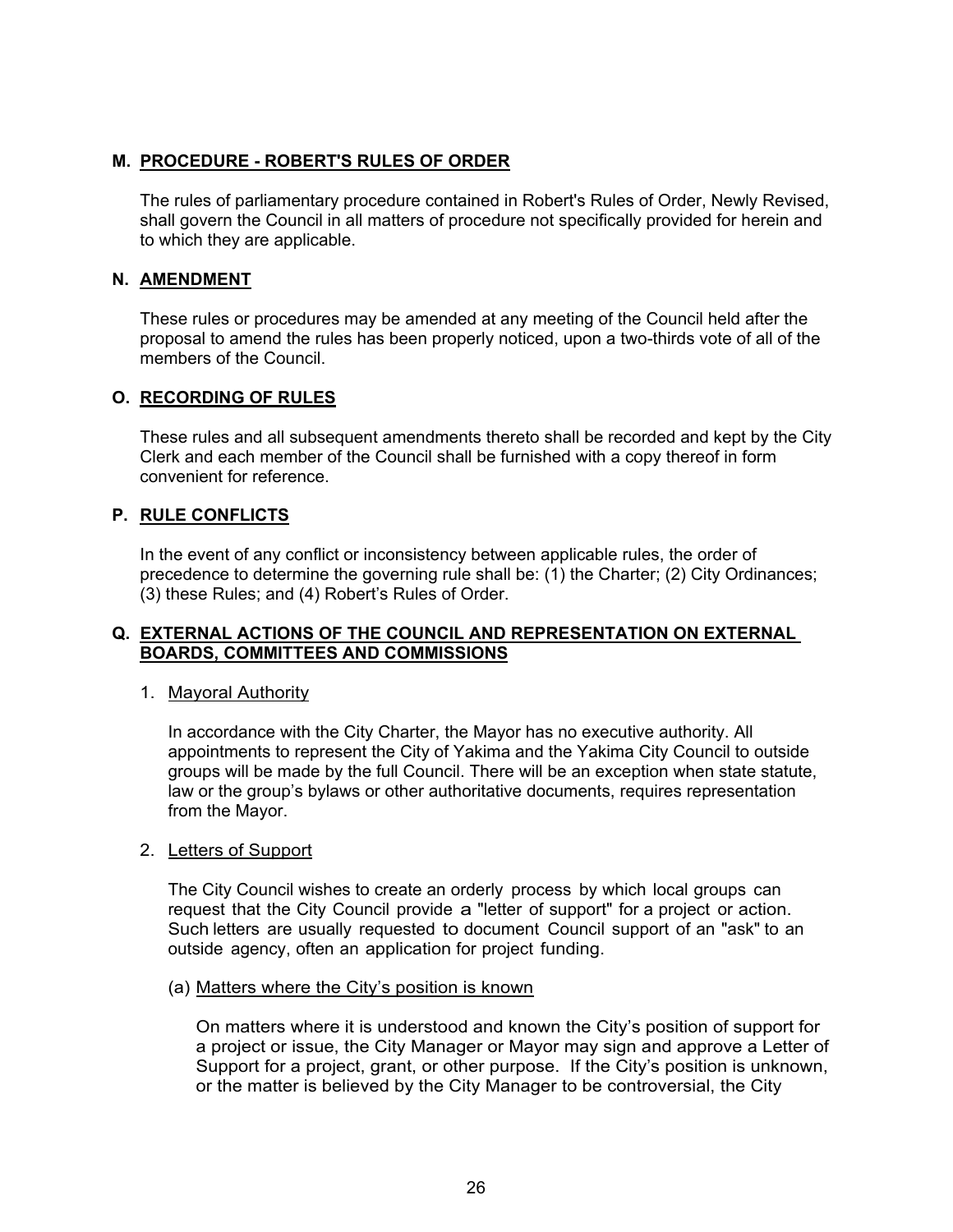Manager may choose to bring the proposed Letter of Support to the City Council for decision.

## (b) Routine business

City Council members may request to have a request for a letter of support placed on the agenda of the next business meeting for discussion during the Other Business section of a regular council meeting. If the addition to the agenda is approved, the entity requesting the letter of support shall provide a copy of the proposed letter and supporting documents to the City Clerk on or before the Tuesday prior to the business meeting where the Council will evaluate the request. Supporting documents should include a summary of the project and its impact on the City, as well as financing information if the request is for a letter of support for funding.. This allows inclusion of the letter and documents in the agenda packet for the next business meeting and a substantive discussion on the topic by the Council. If the City Manager deems it appropriate, staff will also provide a staff report on the request. A representative from the requesting party shall be present at the meeting where the Council will discuss the request.

## (c) Expedited action

If there is an urgent need for expedited approval, it is the responsibility of the requesting party to provide justification for urgent action with their request. Such justification should include:

- i. Documentation of the deadline, and when that deadline was announced;
- ii. A copy of the letter of support sought to be signed by Council in word format to allow for editing by City staff;
- iii. An explanation as to how the project furthers established City priorities; and
- iv. Any other information requested by the City.
- (d) Letters of Support approved by vote of the Council are to be signed, '"on behalf of (or under the authority of) the Yakima City Council", and can be signed by any or all Council Members.

## 3. Council member participation on external boards, committees or commissions

- (a) Council members shall not be appointed to or serve as voting members on any board that receives funding from the City, with the exception of those otherwise authorized by law.1
- (b) At the beginning of each year after a Council election, the City Manager shall prepare a document indicating all the current boards, committees and commissions on which City Council members are asked to serve and/or participate. An agenda item will be placed on a regular city council meeting agenda to discuss the

 $\overline{a}$ 

<sup>&</sup>lt;sup>1</sup> Policy approved on February 17, 2016.